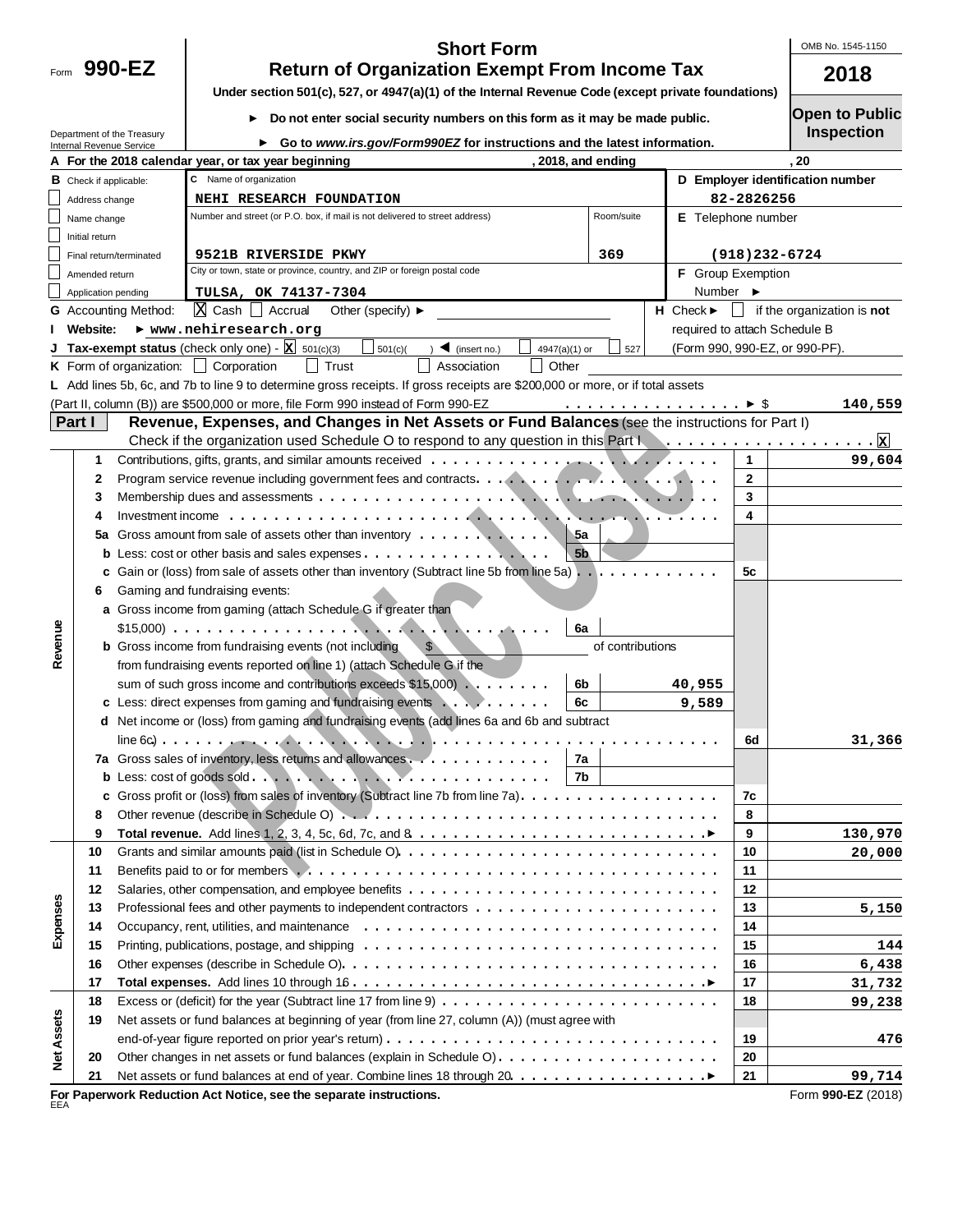| Form 990-EZ (2018)<br>NEHI RESEARCH FOUNDATION                                                                                                                                                                       |                                                                      |                                       | 82-2826256                                      |          | Page 2                                |
|----------------------------------------------------------------------------------------------------------------------------------------------------------------------------------------------------------------------|----------------------------------------------------------------------|---------------------------------------|-------------------------------------------------|----------|---------------------------------------|
| <b>Part II</b><br><b>Balance Sheets</b> (see the instructions for Part II)                                                                                                                                           |                                                                      |                                       |                                                 |          |                                       |
| Check if the organization used Schedule O to respond to any question in this Part II                                                                                                                                 |                                                                      |                                       |                                                 |          | _ <u>.....</u> ...................... |
|                                                                                                                                                                                                                      |                                                                      |                                       | (A) Beginning of year                           |          | (B) End of year                       |
|                                                                                                                                                                                                                      |                                                                      |                                       | 476                                             | 22       | 95,790                                |
|                                                                                                                                                                                                                      |                                                                      |                                       | 0                                               | 23       | 0                                     |
|                                                                                                                                                                                                                      |                                                                      |                                       | 0                                               | 24       | 3,924                                 |
|                                                                                                                                                                                                                      |                                                                      |                                       | 476                                             | 25<br>26 | 99,714                                |
| 27 Net assets or fund balances (line 27 of column (B) must agree with line 21).                                                                                                                                      |                                                                      |                                       | 0<br>476                                        | 27       | 0                                     |
| Part III<br>Statement of Program Service Accomplishments (see the instructions for Part III)                                                                                                                         |                                                                      |                                       |                                                 |          | 99,714                                |
| Check if the organization used Schedule O to respond to any question in this Part III $\dots \dots \dots$                                                                                                            |                                                                      |                                       |                                                 |          | <b>Expenses</b>                       |
| What is the organization's primary exempt purpose? NEHI Research                                                                                                                                                     |                                                                      |                                       |                                                 |          | (Required for section                 |
|                                                                                                                                                                                                                      |                                                                      |                                       |                                                 |          | $501(c)(3)$ and $501(c)(4)$           |
| Describe the organization's program service accomplishments for each of its three largest program services,<br>as measured by expenses. In a clear and concise manner, describe the services provided, the number of |                                                                      |                                       |                                                 |          | organizations; optional for           |
| persons benefited, and other relevant information for each program title.                                                                                                                                            |                                                                      |                                       |                                                 | others.) |                                       |
| 28 Neuroendocrine cell hyperplasia of infancy (NEHI) research                                                                                                                                                        |                                                                      |                                       |                                                 |          |                                       |
| funding                                                                                                                                                                                                              |                                                                      |                                       |                                                 |          |                                       |
|                                                                                                                                                                                                                      |                                                                      |                                       |                                                 |          |                                       |
| (Grants \$<br>20,000 ) If this amount includes foreign grants, check here $\dots \dots$                                                                                                                              |                                                                      |                                       |                                                 | 28a      | 20,000                                |
| 29                                                                                                                                                                                                                   |                                                                      |                                       |                                                 |          |                                       |
|                                                                                                                                                                                                                      |                                                                      |                                       |                                                 |          |                                       |
|                                                                                                                                                                                                                      |                                                                      |                                       |                                                 |          |                                       |
| (Grants \$                                                                                                                                                                                                           | ) If this amount includes foreign grants, check here                 |                                       | . . <i>.</i>                                    | 29a      |                                       |
| 30                                                                                                                                                                                                                   |                                                                      |                                       |                                                 |          |                                       |
|                                                                                                                                                                                                                      |                                                                      |                                       |                                                 |          |                                       |
| (Grants \$                                                                                                                                                                                                           | ) If this amount includes foreign grants, check here $\ldots \ldots$ |                                       |                                                 | 30a      |                                       |
| 31 Other program services (describe in Schedule O)                                                                                                                                                                   |                                                                      |                                       |                                                 |          |                                       |
| (Grants \$                                                                                                                                                                                                           | ) If this amount includes foreign grants, check here $\ldots \ldots$ |                                       |                                                 | 31a      |                                       |
|                                                                                                                                                                                                                      |                                                                      |                                       |                                                 | 32       | 20,000                                |
| Part IV<br>List of Officers, Directors, Trustees, and Key Employees (list each one even if not compensated - see the instructions for Part IV)                                                                       |                                                                      |                                       |                                                 |          |                                       |
| Check if the organization used Schedule O to respond to any question in this Part IV                                                                                                                                 |                                                                      |                                       |                                                 |          |                                       |
|                                                                                                                                                                                                                      | (b) Average                                                          | (c) Reportable                        | (d) Health benefits,                            |          | (e) Estimated amount of               |
| (a) Name and title                                                                                                                                                                                                   | hours per week                                                       | compensation<br>(Forms W-2/1099-MISC) | contributions to employee<br>benefit plans, and |          | other compensation                    |
|                                                                                                                                                                                                                      | devoted to position                                                  | (if not paid, enter -0-)              | deferred compensation                           |          |                                       |
| Carly Bush                                                                                                                                                                                                           |                                                                      |                                       |                                                 |          |                                       |
| President                                                                                                                                                                                                            | 5.00                                                                 |                                       |                                                 | a        | 0                                     |
| Jonathan Bush                                                                                                                                                                                                        |                                                                      |                                       |                                                 |          |                                       |
| Treasurer                                                                                                                                                                                                            | 5.00                                                                 |                                       |                                                 |          | 0                                     |
| Kyle Bass                                                                                                                                                                                                            |                                                                      |                                       |                                                 |          |                                       |
| Secretary<br>David Ellis                                                                                                                                                                                             | 5.00                                                                 |                                       |                                                 |          | 0                                     |
| Board Member                                                                                                                                                                                                         | 5.00                                                                 |                                       |                                                 |          | 0                                     |
|                                                                                                                                                                                                                      |                                                                      |                                       |                                                 |          |                                       |
|                                                                                                                                                                                                                      |                                                                      |                                       |                                                 |          |                                       |
|                                                                                                                                                                                                                      |                                                                      |                                       |                                                 |          |                                       |
|                                                                                                                                                                                                                      |                                                                      |                                       |                                                 |          |                                       |
|                                                                                                                                                                                                                      |                                                                      |                                       |                                                 |          |                                       |
|                                                                                                                                                                                                                      |                                                                      |                                       |                                                 |          |                                       |
|                                                                                                                                                                                                                      |                                                                      |                                       |                                                 |          |                                       |
|                                                                                                                                                                                                                      |                                                                      |                                       |                                                 |          |                                       |
|                                                                                                                                                                                                                      |                                                                      |                                       |                                                 |          |                                       |
|                                                                                                                                                                                                                      |                                                                      |                                       |                                                 |          |                                       |
|                                                                                                                                                                                                                      |                                                                      |                                       |                                                 |          |                                       |
|                                                                                                                                                                                                                      |                                                                      |                                       |                                                 |          |                                       |
|                                                                                                                                                                                                                      |                                                                      |                                       |                                                 |          |                                       |
|                                                                                                                                                                                                                      |                                                                      |                                       |                                                 |          |                                       |
|                                                                                                                                                                                                                      |                                                                      |                                       |                                                 |          |                                       |
|                                                                                                                                                                                                                      |                                                                      |                                       |                                                 |          |                                       |
|                                                                                                                                                                                                                      |                                                                      |                                       |                                                 |          |                                       |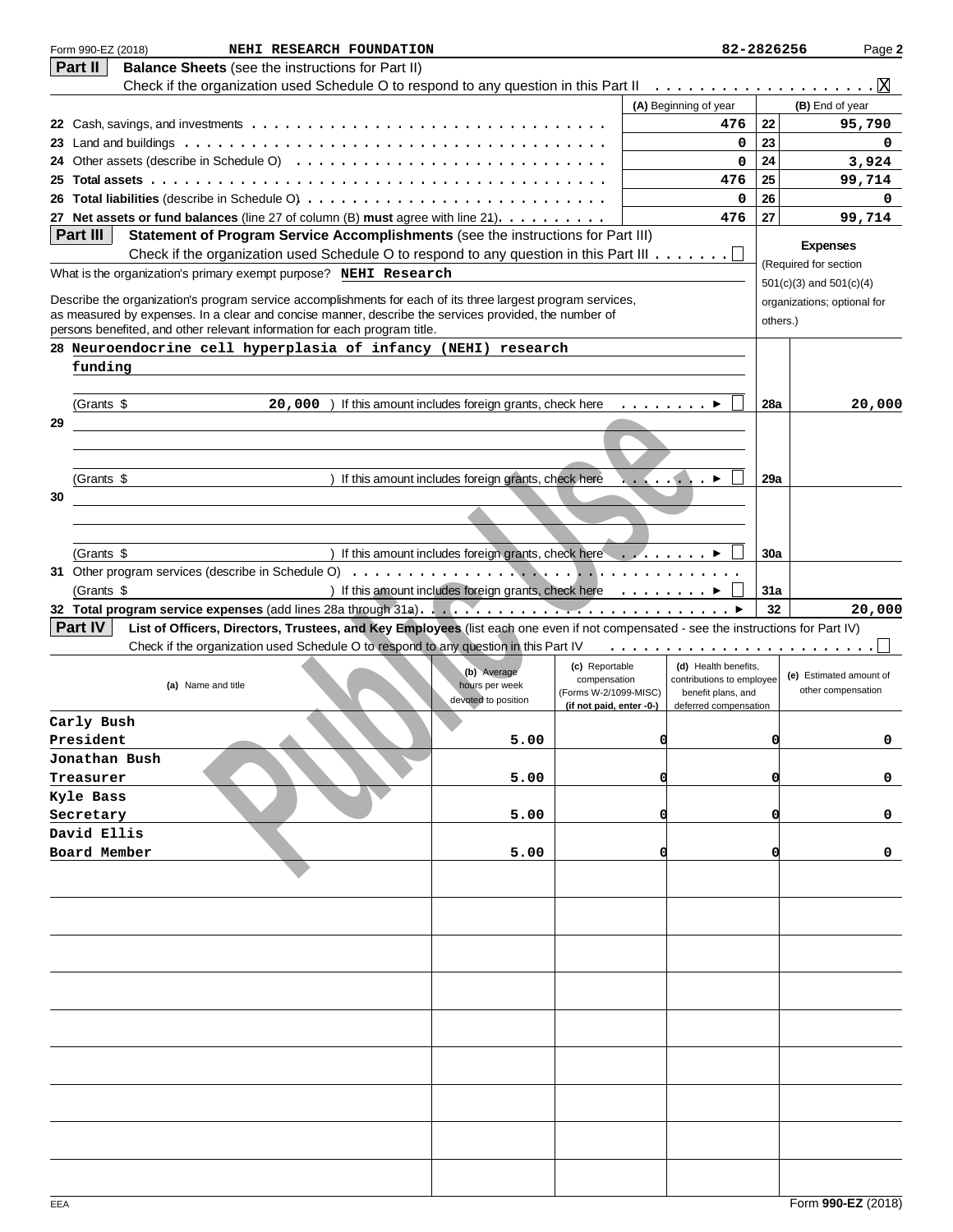|    | 82-2826256<br>Form 990-EZ (2018)<br>NEHI RESEARCH FOUNDATION                                                                                |                                                                                                                    |     | Page 3 |
|----|---------------------------------------------------------------------------------------------------------------------------------------------|--------------------------------------------------------------------------------------------------------------------|-----|--------|
|    | Part V<br>Other Information (Note the Schedule A and personal benefit contract statement requirements in the                                |                                                                                                                    |     |        |
|    | instructions for Part V.) Check if the organization used Schedule O to respond to any question in this Part V                               | $\mathbf{1} \quad \mathbf{1} \quad \mathbf{2} \quad \mathbf{3} \quad \mathbf{4} \quad \mathbf{5} \quad \mathbf{6}$ |     |        |
|    |                                                                                                                                             |                                                                                                                    | Yes | No     |
| 33 | Did the organization engage in any significant activity not previously reported to the IRS? If "Yes," provide a                             |                                                                                                                    |     |        |
|    |                                                                                                                                             | 33                                                                                                                 |     | X      |
| 34 | Were any significant changes made to the organizing or governing documents? If "Yes," attach a conformed                                    |                                                                                                                    |     |        |
|    | copy of the amended documents if they reflect a change to the organization's name. Otherwise, explain the                                   |                                                                                                                    |     |        |
|    | change on Schedule O. See instructions                                                                                                      | 34                                                                                                                 |     | Χ      |
|    | 35 a Did the organization have unrelated business gross income of \$1,000 or more during the year from business                             |                                                                                                                    |     |        |
|    | activities (such as those reported on lines 2, 6a, and 7a, among others)?                                                                   | 35a                                                                                                                |     | X      |
| b  | If "Yes," to line 35a, has the organization filed a Form 990-T for the year? If "No," provide an explanation in Schedule $Q_1, \ldots, Q_n$ | 35b                                                                                                                |     |        |
| c  | Was the organization a section $501(c)(4)$ , $501(c)(5)$ , or $501(c)(6)$ organization subject to section 6033(e) notice,                   |                                                                                                                    |     |        |
|    |                                                                                                                                             | 35c                                                                                                                |     | Χ      |
| 36 | Did the organization undergo a liquidation, dissolution, termination, or significant disposition of net assets                              |                                                                                                                    |     |        |
|    |                                                                                                                                             | 36                                                                                                                 |     | Χ      |
|    | 37 a Enter amount of political expenditures, direct or indirect, as described in the instructions $\blacktriangleright$ 37 a                |                                                                                                                    |     |        |
|    |                                                                                                                                             | 37b                                                                                                                |     | Χ      |
| b  |                                                                                                                                             |                                                                                                                    |     |        |
|    | 38 a Did the organization borrow from, or make any loans to, any officer, director, trustee, or key employee or were                        |                                                                                                                    |     | X      |
|    | any such loans made in a prior year and still outstanding at the end of the tax year covered by this retum?                                 | <b>38a</b>                                                                                                         |     |        |
|    | <b>b</b> If "Yes," complete Schedule L, Part II and enter the total amount involved<br>38 <sub>b</sub>                                      |                                                                                                                    |     |        |
| 39 | Section 501(c)(7) organizations. Enter:                                                                                                     |                                                                                                                    |     |        |
| a  | 39a                                                                                                                                         |                                                                                                                    |     |        |
| b  | 39 <sub>b</sub>                                                                                                                             |                                                                                                                    |     |        |
|    | 40 a Section $501(c)(3)$ organizations. Enter amount of tax imposed on the organization during the year under:                              |                                                                                                                    |     |        |
|    | section 4911 ▶<br>$\Rightarrow$ section 4912<br>; section 4955 ►                                                                            |                                                                                                                    |     |        |
| b  | Section 501(c)(3), 501(c)(4), and 501(c)(29) organizations. Did the organization engage in any section 4958                                 |                                                                                                                    |     |        |
|    | excess benefit transaction during the year, or did it engage in an excess benefit transaction in a prior year                               |                                                                                                                    |     |        |
|    | that has not been reported on any of its prior Forms 990 or 990-EZ? If "Yes," complete Schedule L, Part I.                                  | 40b                                                                                                                |     | X      |
| c  | Section $501(c)(3)$ , $501(c)(4)$ , and $501(c)(29)$ organizations. Enter amount of tax imposed                                             |                                                                                                                    |     |        |
|    | on organization managers or disqualified persons during the year under sections 4912,                                                       |                                                                                                                    |     |        |
|    |                                                                                                                                             |                                                                                                                    |     |        |
|    | <b>d</b> Section 501(c)(3), 501(c)(4), and 501(c)(29) organizations. Enter amount of tax on line                                            |                                                                                                                    |     |        |
|    |                                                                                                                                             |                                                                                                                    |     |        |
|    | e All organizations. At any time during the tax year, was the organization a party to a prohibited tax shelter                              |                                                                                                                    |     |        |
|    |                                                                                                                                             | 40e                                                                                                                |     | X      |
| 41 | List the states with which a copy of this return is filed<br>$\triangleright$ OK                                                            |                                                                                                                    |     |        |
|    | 42 a The organization's books are in care of $\blacktriangleright$ Jonathan Bush<br>Telephone no. ▶ 918-232-6724                            |                                                                                                                    |     |        |
|    | Located at ▶ 9521B RIVERSIDE PKWY, TULSA, OK<br>$ZIP + 4$                                                                                   | 74137-7304                                                                                                         |     |        |
|    | <b>b</b> At any time during the calendar year, did the organization have an interest in or a signature or other authority over              |                                                                                                                    | Yes | No     |
|    | a financial account in a foreign country (such as a bank account, securities account, or other financial account)?                          | 42b                                                                                                                |     | X      |
|    | If "Yes," enter the name of the foreign country                                                                                             |                                                                                                                    |     |        |
|    | See the instructions for exceptions and filing requirements for FinCEN Form 114, Report of Foreign Bank and                                 |                                                                                                                    |     |        |
|    | Financial Accounts (FBAR).                                                                                                                  |                                                                                                                    |     |        |
| c  | At any time during the calendar year, did the organization maintain an office outside the United States?                                    | 42c                                                                                                                |     | Χ      |
|    | If "Yes," enter the name of the foreign country<br>▸                                                                                        |                                                                                                                    |     |        |
| 43 | Section 4947(a)(1) nonexempt charitable trusts filing Form 990-EZ in lieu of Form 1041-Check here.                                          |                                                                                                                    |     |        |
|    | 43                                                                                                                                          |                                                                                                                    |     |        |
|    |                                                                                                                                             |                                                                                                                    | Yes | No     |
|    | 44 a Did the organization maintain any donor advised funds during the year? If "Yes," Form 990 must be                                      |                                                                                                                    |     |        |
|    |                                                                                                                                             | 44a                                                                                                                |     | Χ      |
| b  | Did the organization operate one or more hospital facilities during the year? If "Yes," Form 990 must be                                    |                                                                                                                    |     |        |
|    |                                                                                                                                             | 44b                                                                                                                |     | Χ      |
| c  |                                                                                                                                             | 44с                                                                                                                |     | X      |
|    | d If "Yes," to line 44c, has the organization filed a Form 720 to report these payments? If "No," provide an                                |                                                                                                                    |     |        |
|    |                                                                                                                                             | 44d                                                                                                                |     |        |
|    |                                                                                                                                             | 45a                                                                                                                |     | X      |
| b  | Did the organization receive any payment from or engage in any transaction with a controlled entity within the                              |                                                                                                                    |     |        |
|    | meaning of section 512(b)(13)? If "Yes," Form 990 and Schedule R may need to be completed instead of                                        |                                                                                                                    |     |        |
|    | Form 990-EZ. See instructions                                                                                                               | 45b                                                                                                                |     | Χ      |
|    |                                                                                                                                             |                                                                                                                    |     |        |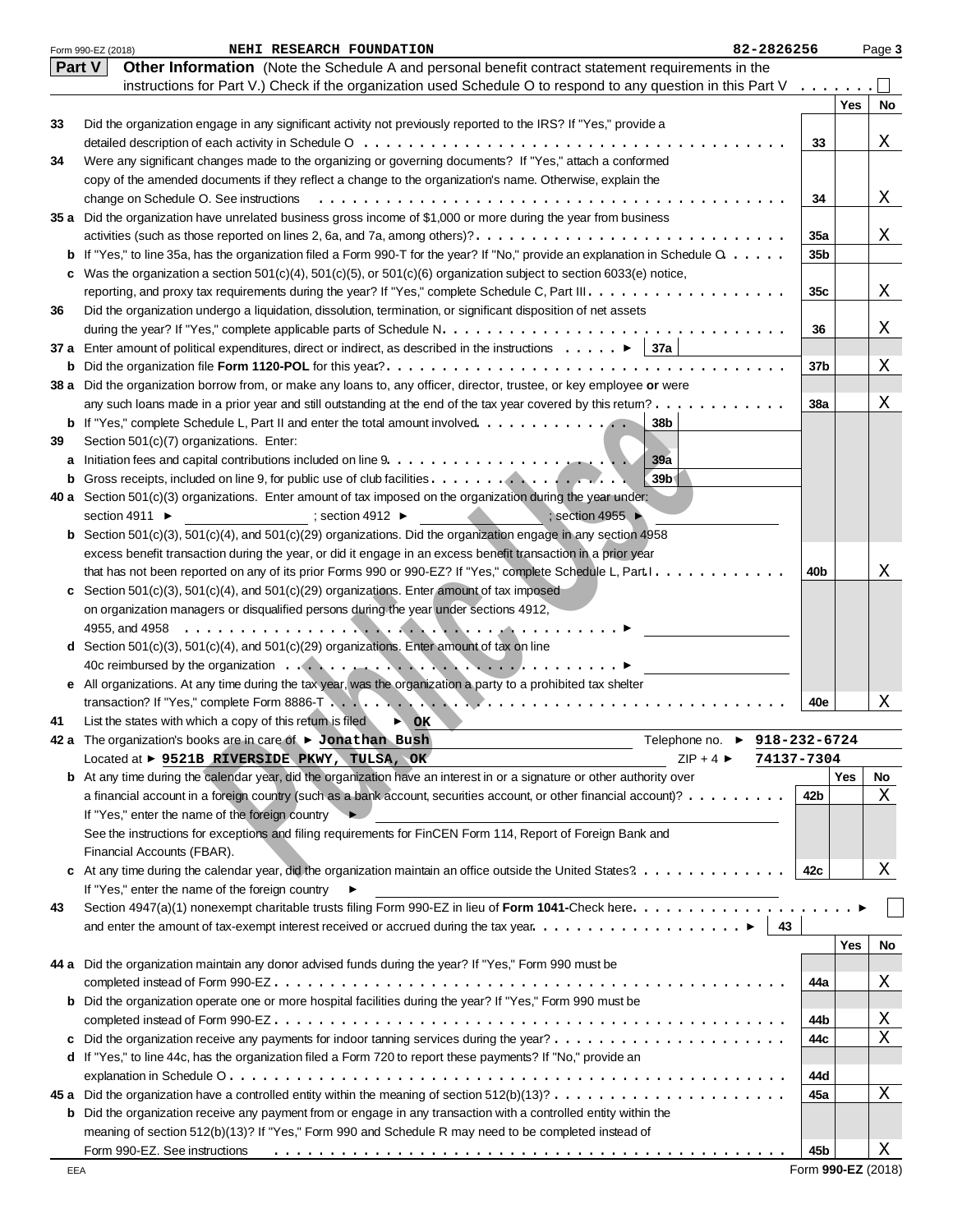| Form 990-EZ (2018) | NEHI RESEARCH FOUNDATION                                                                                                                                                   |                               |                                |            |                                             |               | 82-2826256       |           |                         | Page 4                |
|--------------------|----------------------------------------------------------------------------------------------------------------------------------------------------------------------------|-------------------------------|--------------------------------|------------|---------------------------------------------|---------------|------------------|-----------|-------------------------|-----------------------|
|                    |                                                                                                                                                                            |                               |                                |            |                                             |               |                  |           | Yes                     | No                    |
| 46                 | Did the organization engage, directly or indirectly, in political campaign activities on behalf of or in opposition                                                        |                               |                                |            |                                             |               |                  |           |                         |                       |
|                    |                                                                                                                                                                            |                               |                                |            |                                             |               |                  | 46        |                         | Χ                     |
| <b>Part VI</b>     | Section 501(c)(3) Organizations Only<br>All section 501(c)(3) organizations must answer questions 47 - 49b and 52, and complete the tables for lines                       |                               |                                |            |                                             |               |                  |           |                         |                       |
|                    | 50 and 51.                                                                                                                                                                 |                               |                                |            |                                             |               |                  |           |                         |                       |
|                    | Check if the organization used Schedule O to respond to any question in this Part VI                                                                                       |                               |                                |            |                                             |               |                  |           |                         |                       |
|                    |                                                                                                                                                                            |                               |                                |            |                                             |               |                  |           | <b>Yes</b>              | No                    |
| 47                 | Did the organization engage in lobbying activities or have a section 501(h) election in effect during the tax                                                              |                               |                                |            |                                             |               |                  |           |                         |                       |
|                    |                                                                                                                                                                            |                               |                                |            |                                             |               |                  | 47        |                         | Χ                     |
| 48                 | Is the organization a school as described in section $170(b)(1)(A)(ii)?$ If "Yes," complete Schedule E.                                                                    |                               |                                |            |                                             |               |                  | 48        |                         | $\frac{1}{x}$         |
| 49 a               |                                                                                                                                                                            |                               |                                |            |                                             |               |                  | 49a       |                         | $\overline{\text{X}}$ |
| b                  |                                                                                                                                                                            |                               |                                |            |                                             |               |                  | 49b       |                         |                       |
| 50                 | Complete this table for the organization's five highest compensated employees (other than officers, directors, trustees and key                                            |                               |                                |            |                                             |               |                  |           |                         |                       |
|                    | employees) who each received more than \$100,000 of compensation from the organization. If there is none, enter "None."                                                    |                               |                                |            |                                             |               |                  |           |                         |                       |
|                    |                                                                                                                                                                            |                               |                                |            | (d) Health benefits,                        |               |                  |           |                         |                       |
|                    | (a) Name and title of each employee                                                                                                                                        | (b) Average<br>hours per week | (c) Reportable<br>compensation |            | contributions to employee                   |               |                  |           | (e) Estimated amount of |                       |
|                    |                                                                                                                                                                            | devoted to position           | (Forms W-2/1099-MISC)          |            | benefit plans, and deferred<br>compensation |               |                  |           | other compensation      |                       |
|                    |                                                                                                                                                                            |                               |                                |            |                                             |               |                  |           |                         |                       |
| <b>NONE</b>        |                                                                                                                                                                            |                               |                                |            |                                             |               |                  |           |                         |                       |
|                    |                                                                                                                                                                            |                               |                                |            |                                             |               |                  |           |                         |                       |
|                    |                                                                                                                                                                            |                               |                                |            |                                             |               |                  |           |                         |                       |
|                    |                                                                                                                                                                            |                               |                                |            |                                             |               |                  |           |                         |                       |
|                    |                                                                                                                                                                            |                               |                                |            |                                             |               |                  |           |                         |                       |
|                    |                                                                                                                                                                            |                               |                                |            |                                             |               |                  |           |                         |                       |
|                    |                                                                                                                                                                            |                               |                                |            |                                             |               |                  |           |                         |                       |
|                    |                                                                                                                                                                            |                               |                                |            |                                             |               |                  |           |                         |                       |
|                    |                                                                                                                                                                            |                               |                                |            |                                             |               |                  |           |                         |                       |
|                    |                                                                                                                                                                            |                               |                                |            |                                             |               |                  |           |                         |                       |
|                    |                                                                                                                                                                            |                               |                                |            |                                             |               |                  |           |                         |                       |
| f                  | Total number of other employees paid over \$100,000 ▶                                                                                                                      |                               |                                |            |                                             |               |                  |           |                         |                       |
| 51                 | Complete this table for the organization's five highest compensated independent contractors who each received more than                                                    |                               |                                |            |                                             |               |                  |           |                         |                       |
|                    | \$100,000 of compensation from the organization. If there is none, enter "None."                                                                                           |                               |                                |            |                                             |               |                  |           |                         |                       |
|                    | (a) Name and business address of each independent contractor                                                                                                               |                               | (b) Type of service            |            |                                             |               | (c) Compensation |           |                         |                       |
|                    |                                                                                                                                                                            |                               |                                |            |                                             |               |                  |           |                         |                       |
|                    |                                                                                                                                                                            |                               |                                |            |                                             |               |                  |           |                         |                       |
|                    |                                                                                                                                                                            |                               |                                |            |                                             |               |                  |           |                         |                       |
|                    |                                                                                                                                                                            |                               |                                |            |                                             |               |                  |           |                         |                       |
| <b>NONE</b>        |                                                                                                                                                                            |                               |                                |            |                                             |               |                  |           |                         |                       |
|                    |                                                                                                                                                                            |                               |                                |            |                                             |               |                  |           |                         |                       |
|                    |                                                                                                                                                                            |                               |                                |            |                                             |               |                  |           |                         |                       |
|                    |                                                                                                                                                                            |                               |                                |            |                                             |               |                  |           |                         |                       |
|                    |                                                                                                                                                                            |                               |                                |            |                                             |               |                  |           |                         |                       |
|                    |                                                                                                                                                                            |                               |                                |            |                                             |               |                  |           |                         |                       |
|                    |                                                                                                                                                                            |                               |                                |            |                                             |               |                  |           |                         |                       |
|                    | <b>d</b> Total number of other independent contractors each receiving over \$100,000. $\blacktriangleright$                                                                |                               |                                |            |                                             |               |                  |           |                         |                       |
|                    | Did the organization complete Schedule A? Note: All section 501(c)(3) organizations must attach a                                                                          |                               |                                |            |                                             |               |                  |           |                         |                       |
|                    |                                                                                                                                                                            |                               |                                |            |                                             |               | ΙXΙ              | Yes       |                         | No                    |
|                    | Under penalties of perjury, I declare that I have examined this return, including accompanying schedules and statements, and to the best of my knowledge and belief, it is |                               |                                |            |                                             |               |                  |           |                         |                       |
|                    | true, correct, and complete. Declaration of preparer (other than officer) is based on all information of which preparer has any knowledge.                                 |                               |                                |            |                                             |               |                  |           |                         |                       |
|                    | Jonathan Bush                                                                                                                                                              |                               |                                |            |                                             |               |                  |           |                         |                       |
|                    | Signature of officer                                                                                                                                                       |                               |                                |            | Date                                        |               |                  |           |                         |                       |
|                    | Jonathan Bush, Treasurer                                                                                                                                                   |                               |                                |            |                                             |               |                  |           |                         |                       |
| 52<br>Sign<br>Here | Type or print name and title                                                                                                                                               |                               |                                |            |                                             |               |                  |           |                         |                       |
|                    | Print/Type preparer's name                                                                                                                                                 | Preparer's signature          | Date                           |            |                                             | if<br>Check   | PTIN             |           |                         |                       |
| Paid               | Kelly W Kirby                                                                                                                                                              | Kelly W Kirby                 |                                | 05-05-2019 |                                             | self-employed |                  | P00319981 |                         |                       |
| <b>Preparer</b>    | ▶ Kelly Kirby CPA PC<br>Firm's name                                                                                                                                        |                               |                                |            | Firm's EIN ▶                                |               |                  |           |                         |                       |
|                    | ▶ 4815 S Harvard Ave Ste 205<br>Firm's address                                                                                                                             |                               |                                |            |                                             |               |                  |           |                         |                       |
| <b>Use Only</b>    | Tulsa OK 74135-3066                                                                                                                                                        |                               |                                |            | Phone no.                                   |               | 918-747-5466     |           |                         |                       |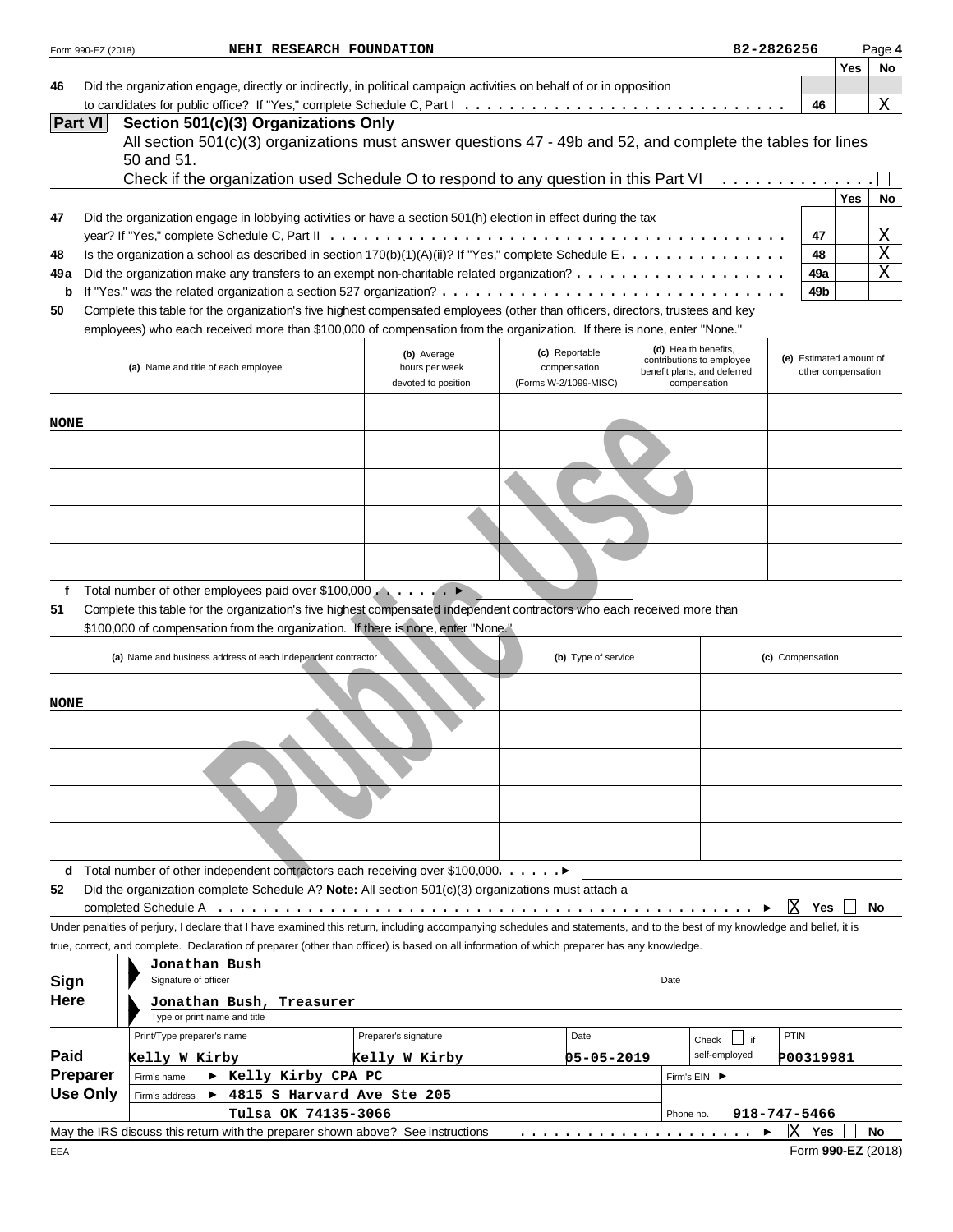| <b>SCHEDULE A</b> |  |  |  |  |  |  |
|-------------------|--|--|--|--|--|--|
|-------------------|--|--|--|--|--|--|

### **Public Charity Status and Public Support**

OMB No. 1545-0047

|  | (Form 990 or 990-EZ)       |  |
|--|----------------------------|--|
|  | Department of the Treasury |  |

**Complete if the organization is a section 501(c)(3) organization or a section 4947(a)(1) nonexempt charitable trust. 2018**

▶ Attach to Form 990 or Form 990-EZ. **Depict on Public** Open to Public **Inspection**

Internal Revenue Service

**Go to www.irs.gov/Form990 for instructions and the latest information.**

|   |               | Name of the organization                                                                                                         | <b>Employer identification number</b> |
|---|---------------|----------------------------------------------------------------------------------------------------------------------------------|---------------------------------------|
|   |               | NEHI RESEARCH FOUNDATION                                                                                                         | 82-2826256                            |
|   | <b>Part I</b> | Reason for Public Charity Status (All organizations must complete this part.) See instructions.                                  |                                       |
|   |               | The organization is not a private foundation because it is: (For lines 1 through 12, check only one box.)                        |                                       |
|   |               | A church, convention of churches, or association of churches described in <b>section 170(b)(1)(A)(i).</b>                        |                                       |
|   |               | A school described in <b>section 170(b)(1)(A)(ii).</b> (Attach Schedule E (Form 990 or 990-EZ).)                                 |                                       |
| 3 |               | A hospital or a cooperative hospital service organization described in <b>section 170(b)(1)(A)(iii).</b>                         |                                       |
| 4 |               | A medical research organization operated in conjunction with a hospital described in <b>section 170(b)(1)(A)(iii).</b> Enter the |                                       |
|   |               | hospital's name, city, and state:                                                                                                |                                       |
| 5 |               | An organization operated for the benefit of a college or university owned or operated by a governmental unit described in        |                                       |
|   |               | section 170(b)(1)(A)(iv). (Complete Part II.)                                                                                    |                                       |
| 6 |               | A federal, state, or local government or governmental unit described in section 170(b)(1)(A)(v).                                 |                                       |
|   | ΙX            | An organization that normally receives a substantial part of its support from a governmental unit or from the general public     |                                       |
|   |               | described in section 170(b)(1)(A)(vi). (Complete Part II.)                                                                       |                                       |
| 8 |               | A community trust described in <b>section 170(b)(1)(A)(vi).</b> (Complete Part II.)                                              |                                       |
| 9 |               | An agricultural research organization described in section 170(b)(1)(A)(ix) operated in conjunction with a land-grant college    |                                       |
|   |               |                                                                                                                                  |                                       |

|       |   | An agricultural research organization described in <b>section Tru(D)(T)(A)(D)</b> operated in conjunction with a land-grant college<br>or university or a non-land-grant college of agriculture (see instructions). Enter the name, city, and state of the college or |          |                            |                          |                          |                        |                    |
|-------|---|-----------------------------------------------------------------------------------------------------------------------------------------------------------------------------------------------------------------------------------------------------------------------|----------|----------------------------|--------------------------|--------------------------|------------------------|--------------------|
|       |   | university:                                                                                                                                                                                                                                                           |          |                            |                          |                          |                        |                    |
| 10    |   | An organization that normally receives: (1) more than 33 1/3% of its support from contributions, membership fees, and gross                                                                                                                                           |          |                            |                          |                          |                        |                    |
|       |   | receipts from activities related to its exempt functions - subject to certain exceptions, and (2) no more than 33 1/3% of its                                                                                                                                         |          |                            |                          |                          |                        |                    |
|       |   | support from gross investment income and unrelated business taxable income (less section 511 tax) from businesses                                                                                                                                                     |          |                            |                          |                          |                        |                    |
|       |   | acquired by the organization after June 30, 1975. See section 509(a)(2). (Complete Part III.)                                                                                                                                                                         |          |                            |                          |                          |                        |                    |
| 11    |   | An organization organized and operated exclusively to test for public safety. See section 509(a)(4).                                                                                                                                                                  |          |                            |                          |                          |                        |                    |
| 12    |   | An organization organized and operated exclusively for the benefit of, to perform the functions of, or to carry out the purposes                                                                                                                                      |          |                            |                          |                          |                        |                    |
|       |   | of one or more publicly supported organizations described in section 509(a)(1) or section 509(a)(2). See section 509(a)(3).                                                                                                                                           |          |                            |                          |                          |                        |                    |
|       |   | Check the box in lines 12a through 12d that describes the type of supporting organization and complete lines 12e, 12f, and 12g.                                                                                                                                       |          |                            |                          |                          |                        |                    |
|       | a | Type I. A supporting organization operated, supervised, or controlled by its supported organization(s), typically by giving                                                                                                                                           |          |                            |                          |                          |                        |                    |
|       |   | the supported organization(s) the power to regularly appoint or elect a majority of the directors or trustees of the                                                                                                                                                  |          |                            |                          |                          |                        |                    |
|       |   | supporting organization. You must complete Part IV, Sections A and B.                                                                                                                                                                                                 |          |                            |                          |                          |                        |                    |
|       | b | Type II. A supporting organization supervised or controlled in connection with its supported organization(s), by having                                                                                                                                               |          |                            |                          |                          |                        |                    |
|       |   | control or management of the supporting organization vested in the same persons that control or manage the supported                                                                                                                                                  |          |                            |                          |                          |                        |                    |
|       |   | organization(s). You must complete Part IV, Sections A and C.                                                                                                                                                                                                         |          |                            |                          |                          |                        |                    |
|       | c | Type III functionally integrated. A supporting organization operated in connection with, and functionally integrated with,                                                                                                                                            |          |                            |                          |                          |                        |                    |
|       |   | its supported organization(s) (see instructions). You must complete Part IV, Sections A, D, and E.                                                                                                                                                                    |          |                            |                          |                          |                        |                    |
|       | d | Type III non-functionally integrated. A supporting organization operated in connection with its supported organization(s)                                                                                                                                             |          |                            |                          |                          |                        |                    |
|       |   | that is not functionally integrated. The organization generally must satisfy a distribution requirement and an attentiveness                                                                                                                                          |          |                            |                          |                          |                        |                    |
|       |   | requirement (see instructions). You must complete Part IV, Sections A and D, and Part V.                                                                                                                                                                              |          |                            |                          |                          |                        |                    |
|       | e | Check this box if the organization received a written determination from the IRS that it is a Type I, Type II, Type III                                                                                                                                               |          |                            |                          |                          |                        |                    |
|       | f | functionally integrated, or Type III non-functionally integrated supporting organization.<br>Enter the number of supported organizations                                                                                                                              |          |                            |                          |                          |                        |                    |
|       |   | Provide the following information about the supported organization(s).                                                                                                                                                                                                |          |                            |                          |                          |                        |                    |
|       | g | (i) Name of supported organization                                                                                                                                                                                                                                    | (ii) EIN | (iii) Type of organization | (iv) Is the organization |                          | (v) Amount of monetary | (vi) Amount of     |
|       |   |                                                                                                                                                                                                                                                                       |          | (described on lines 1-10   |                          | listed in your governing | support (see           | other support (see |
|       |   |                                                                                                                                                                                                                                                                       |          | above (see instructions))  | document?                |                          | instructions)          | instructions)      |
|       |   |                                                                                                                                                                                                                                                                       |          |                            | Yes                      | No                       |                        |                    |
| (A)   |   |                                                                                                                                                                                                                                                                       |          |                            |                          |                          |                        |                    |
|       |   |                                                                                                                                                                                                                                                                       |          |                            |                          |                          |                        |                    |
| (B)   |   |                                                                                                                                                                                                                                                                       |          |                            |                          |                          |                        |                    |
|       |   |                                                                                                                                                                                                                                                                       |          |                            |                          |                          |                        |                    |
| (C)   |   |                                                                                                                                                                                                                                                                       |          |                            |                          |                          |                        |                    |
| (D)   |   |                                                                                                                                                                                                                                                                       |          |                            |                          |                          |                        |                    |
| (E)   |   |                                                                                                                                                                                                                                                                       |          |                            |                          |                          |                        |                    |
| Total |   |                                                                                                                                                                                                                                                                       |          |                            |                          |                          |                        |                    |
|       |   |                                                                                                                                                                                                                                                                       |          |                            |                          |                          |                        |                    |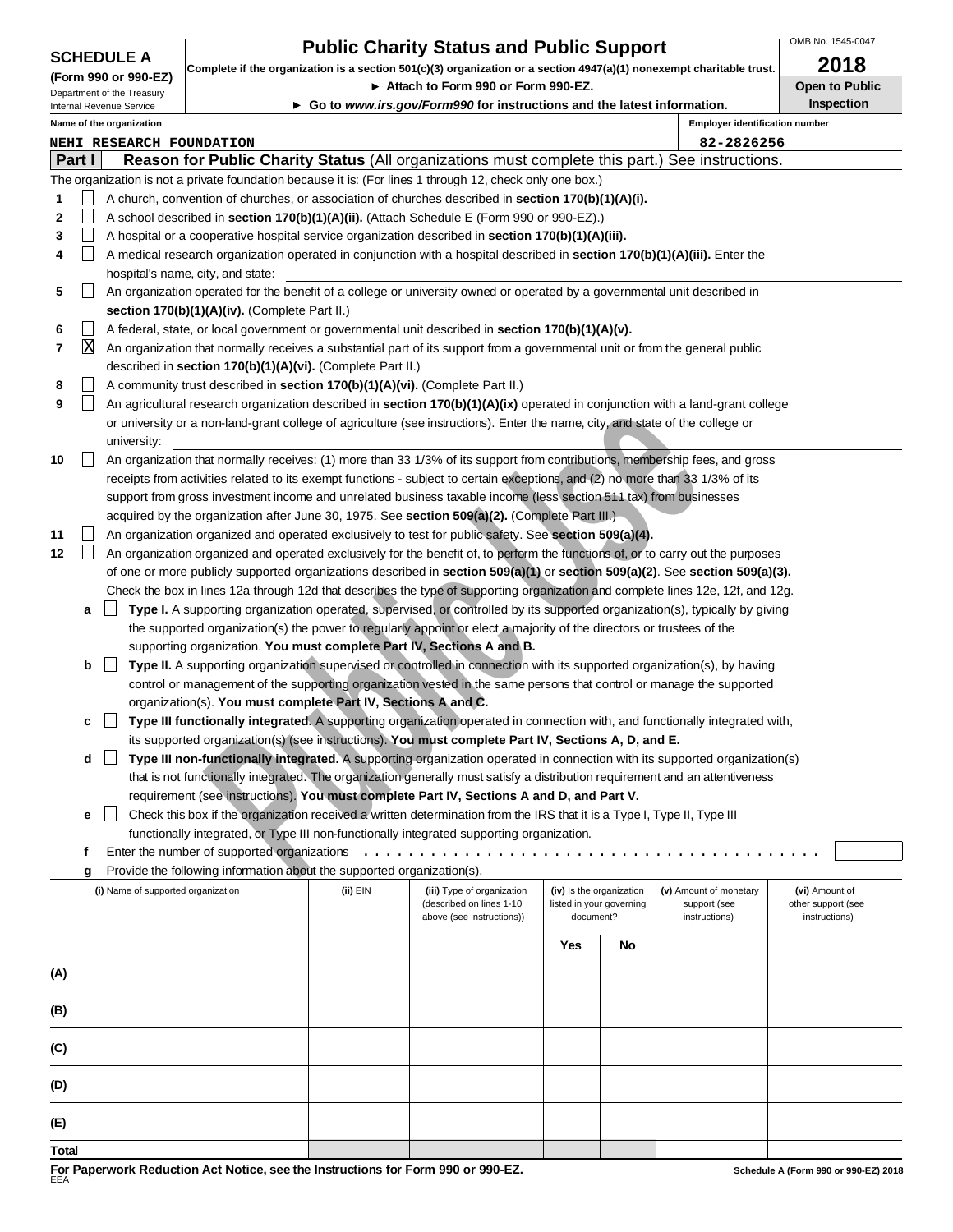|                | Schedule A (Form 990 or 990-EZ) 2018                                                                                                                                                                                           | NEHI RESEARCH FOUNDATION |          |            |            | 82-2826256 | Page 2                               |
|----------------|--------------------------------------------------------------------------------------------------------------------------------------------------------------------------------------------------------------------------------|--------------------------|----------|------------|------------|------------|--------------------------------------|
|                | Support Schedule for Organizations Described in Sections 170(b)(1)(A)(iv) and 170(b)(1)(A)(vi)<br>Part II                                                                                                                      |                          |          |            |            |            |                                      |
|                | (Complete only if you checked the box on line 5, 7, or 8 of Part I or if the organization failed to qualify under                                                                                                              |                          |          |            |            |            |                                      |
|                | Part III. If the organization fails to qualify under the tests listed below, please complete Part III.)                                                                                                                        |                          |          |            |            |            |                                      |
|                | <b>Section A. Public Support</b>                                                                                                                                                                                               |                          |          |            |            |            |                                      |
|                | Calendar year (or fiscal year beginning in) ▶                                                                                                                                                                                  | (a) 2014                 | (b) 2015 | $(c)$ 2016 | $(d)$ 2017 | (e) 2018   | (f) Total                            |
|                |                                                                                                                                                                                                                                |                          |          |            |            |            |                                      |
| 1              | Gifts, grants, contributions, and<br>membership fees received. (Do not                                                                                                                                                         |                          |          |            |            |            |                                      |
|                | include any "unusual grants.")                                                                                                                                                                                                 |                          |          |            | 3,440      | 99,604     | 103,044                              |
|                |                                                                                                                                                                                                                                |                          |          |            |            |            |                                      |
| $\mathbf{2}$   | Tax revenues levied for the                                                                                                                                                                                                    |                          |          |            |            |            |                                      |
|                | organization's benefit and either paid<br>to or expended on its behalf $\dots$                                                                                                                                                 |                          |          |            |            |            |                                      |
|                |                                                                                                                                                                                                                                |                          |          |            |            |            |                                      |
| 3              | The value of services or facilities                                                                                                                                                                                            |                          |          |            |            |            |                                      |
|                | furnished by a governmental unit to the                                                                                                                                                                                        |                          |          |            |            |            |                                      |
|                | organization without charge                                                                                                                                                                                                    |                          |          |            |            |            |                                      |
| 4              | Total. Add lines 1 through 3.                                                                                                                                                                                                  |                          |          |            | 3,440      | 99,604     | 103,044                              |
| 5              | The portion of total contributions by                                                                                                                                                                                          |                          |          |            |            |            |                                      |
|                | each person (other than a                                                                                                                                                                                                      |                          |          |            |            |            |                                      |
|                | governmental unit or publicly                                                                                                                                                                                                  |                          |          |            |            |            |                                      |
|                | supported organization) included on                                                                                                                                                                                            |                          |          |            |            |            |                                      |
|                | line 1 that exceeds 2% of the amount                                                                                                                                                                                           |                          |          |            |            |            |                                      |
|                | shown on line 11, column (f)<br>$\mathbf{r}$ . The set of the set of $\mathbf{r}$                                                                                                                                              |                          |          |            |            |            | 54,331                               |
| 6              | Public support. Subtract line 5 from line 4                                                                                                                                                                                    |                          |          |            |            |            | 48,713                               |
|                | <b>Section B. Total Support</b>                                                                                                                                                                                                |                          |          |            |            |            |                                      |
|                | Calendar year (or fiscal year beginning in) ▶                                                                                                                                                                                  | (a) 2014                 | (b) 2015 | $(c)$ 2016 | $(d)$ 2017 | (e) 2018   | (f) Total                            |
| $\overline{7}$ | Amounts from line 4<br>.                                                                                                                                                                                                       |                          |          |            | 3,440      | 99,604     | 103,044                              |
| 8              | Gross income from interest, dividends,                                                                                                                                                                                         |                          |          |            |            |            |                                      |
|                | payments received on securities loans,                                                                                                                                                                                         |                          |          |            |            |            |                                      |
|                | rents, royalties and income from<br>similar sources $\dots$ , $\dots$ , $\dots$ , $\dots$                                                                                                                                      |                          |          |            |            |            |                                      |
|                |                                                                                                                                                                                                                                |                          |          |            |            |            |                                      |
| 9              | Net income from unrelated business<br>activities, whether or not the business                                                                                                                                                  |                          |          |            |            |            |                                      |
|                | is regularly carried on $\dots \dots \dots$                                                                                                                                                                                    |                          |          |            |            |            |                                      |
|                |                                                                                                                                                                                                                                |                          |          |            |            |            |                                      |
| 10             | Other income. Do not include gain or                                                                                                                                                                                           |                          |          |            |            |            |                                      |
|                | loss from the sale of capital assets<br>(Explain in Part VI.)                                                                                                                                                                  |                          |          |            |            |            |                                      |
| 11             | Total support. Add lines 7 through 10                                                                                                                                                                                          |                          |          |            |            |            |                                      |
| 12             | Gross receipts from related activities, etc. (see instructions)                                                                                                                                                                |                          |          |            |            | 12         | 103,044<br>40,955                    |
|                |                                                                                                                                                                                                                                |                          | .        |            |            |            |                                      |
| 13             | First five years. If the Form 990 is for the organization's first, second, third, fourth, or fifth tax year as a section 501(c)(3)                                                                                             |                          |          |            |            |            | $\blacktriangleright \mathbb{X}$     |
|                | organization, check this box and stop here with a state of the context of the context of the state of the state of the state of the state of the state of the state of the state of the state of the state of the state of the |                          |          |            |            |            |                                      |
|                | <b>Section C. Computation of Public Support Percentage</b>                                                                                                                                                                     |                          |          |            |            |            |                                      |
| 14             | Public support percentage for 2018 (line 6, column (f) divided by line 11, column (f)).                                                                                                                                        |                          |          |            |            | 14         | %                                    |
| 15             |                                                                                                                                                                                                                                |                          |          |            |            |            | %                                    |
| 16a            | 33 1/3% support test - 2018. If the organization did not check the box on line 13, and line 14 is 33 1/3% or more, check this                                                                                                  |                          |          |            |            |            |                                      |
|                |                                                                                                                                                                                                                                |                          |          |            |            |            |                                      |
| b              | 33 1/3% support test - 2017. If the organization did not check a box on line 13 or 16a, and line 15 is 33 1/3% or more, check                                                                                                  |                          |          |            |            |            |                                      |
|                |                                                                                                                                                                                                                                |                          |          |            |            |            |                                      |
| 17a            | 10%-facts-and-circumstances test - 2018. If the organization did not check a box on line 13, 16a, or 16b, and line 14 is                                                                                                       |                          |          |            |            |            |                                      |
|                | 10% or more, and if the organization meets the "facts-and-circumstances" test, check this box and stop here. Explain in                                                                                                        |                          |          |            |            |            |                                      |
|                | Part VI how the organization meets the "facts-and-circumstances" test. The organization qualifies as a publicly supported                                                                                                      |                          |          |            |            |            |                                      |
|                |                                                                                                                                                                                                                                |                          |          |            |            |            |                                      |
| b              | 10%-facts-and-circumstances test - 2017. If the organization did not check a box on line 13, 16a, 16b, or 17a, and line                                                                                                        |                          |          |            |            |            |                                      |
|                | 15 is 10% or more, and if the organization meets the "facts-and-circumstances" test, check this box and stop here.                                                                                                             |                          |          |            |            |            |                                      |
|                | Explain in Part VI how the organization meets the "facts-and-circumstances" test. The organization qualifies as a publicly                                                                                                     |                          |          |            |            |            |                                      |
|                | supported organization education and contact the control of the control of the control of the control of the control organization and contact the control of the control of the control of the control of the control of the c |                          |          |            |            |            |                                      |
| 18             | Private foundation. If the organization did not check a box on line 13, 16a, 16b, 17a, or 17b, check this box and see                                                                                                          |                          |          |            |            |            |                                      |
|                | instructions                                                                                                                                                                                                                   |                          |          |            |            |            |                                      |
| EEA            |                                                                                                                                                                                                                                |                          |          |            |            |            | Schedule A (Form 990 or 990-EZ) 2018 |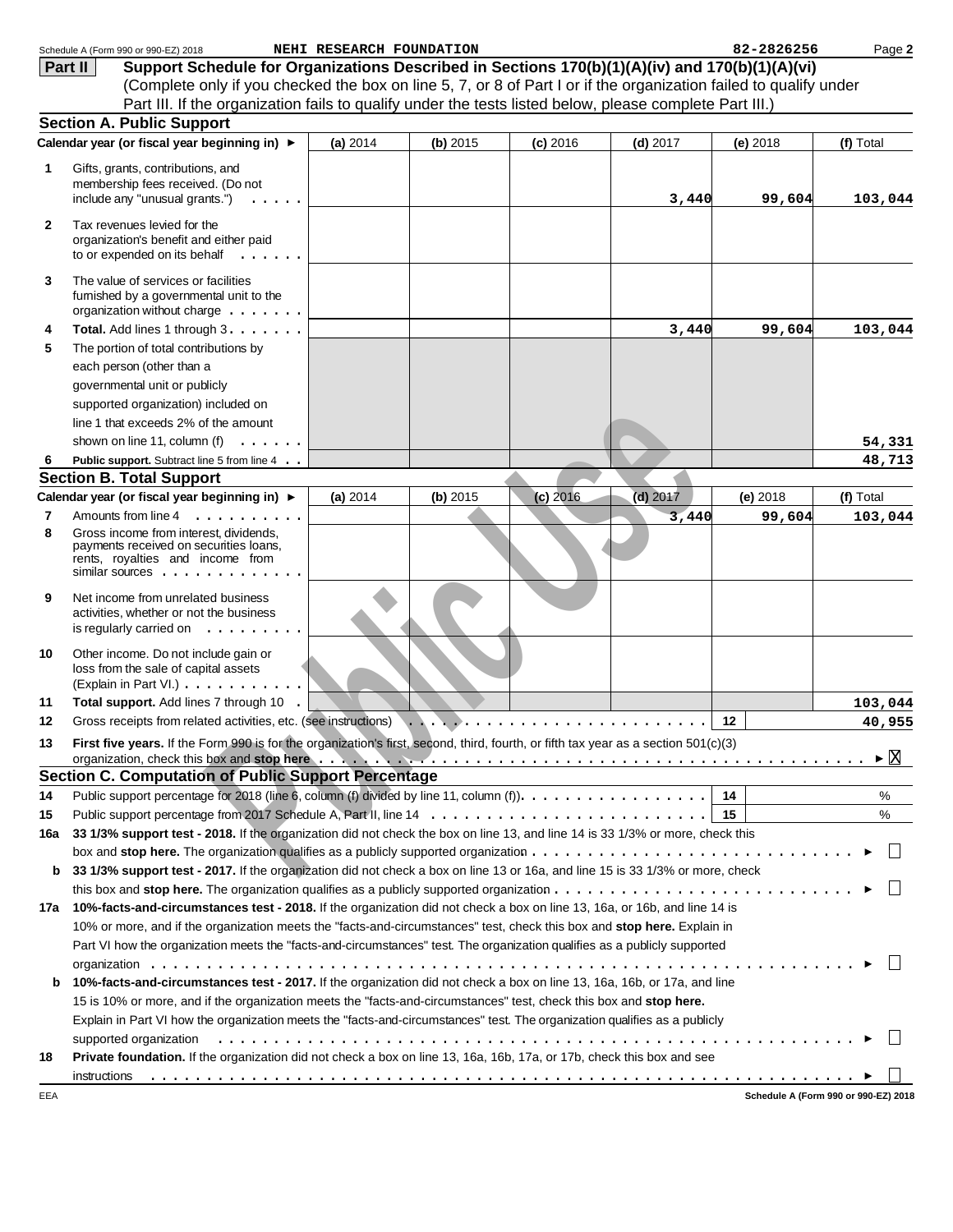|    | Schedule A (Form 990 or 990-EZ) 2018                                                                                                                                              | NEHI RESEARCH FOUNDATION |          |            |            | 82-2826256 | Page 3    |
|----|-----------------------------------------------------------------------------------------------------------------------------------------------------------------------------------|--------------------------|----------|------------|------------|------------|-----------|
|    | Support Schedule for Organizations Described in Section 509(a)(2)<br>Part III                                                                                                     |                          |          |            |            |            |           |
|    | (Complete only if you checked the box on line 10 of Part I or if the organization failed to qualify under Part II.                                                                |                          |          |            |            |            |           |
|    | If the organization fails to qualify under the tests listed below, please complete Part II.)                                                                                      |                          |          |            |            |            |           |
|    | <b>Section A. Public Support</b>                                                                                                                                                  |                          |          |            |            |            |           |
|    | Calendar year (or fiscal year beginning in) ▶                                                                                                                                     | (a) 2014                 | (b) 2015 | $(c)$ 2016 | $(d)$ 2017 | (e) 2018   | (f) Total |
| 1. | Gifts, grants, contributions, and membership fees<br>received. (Do not include any "unusual grants.")                                                                             |                          |          |            |            |            |           |
| 2  | Gross receipts from admissions, merchandise<br>sold or services performed, or facilities<br>furnished in any activity that is related to the<br>organization's tax-exempt purpose |                          |          |            |            |            |           |
| З  | Gross receipts from activities that are not an<br>unrelated trade or business under section 513.                                                                                  |                          |          |            |            |            |           |
| 4  | Tax revenues levied for the<br>organization's benefit and either paid to<br>or expended on its behalf<br>.                                                                        |                          |          |            |            |            |           |
| 5  | The value of services or facilities<br>furnished by a governmental unit to the<br>organization without charge $\dots \dots \dots$                                                 |                          |          |            |            |            |           |
| 6  | Total. Add lines 1 through 5<br>$\cdot$                                                                                                                                           |                          |          |            |            |            |           |
|    | 7a Amounts included on lines 1, 2, and 3<br>received from disqualified persons                                                                                                    |                          |          |            |            |            |           |
|    | <b>b</b> Amounts included on lines 2 and 3<br>received from other than disqualified<br>persons that exceed the greater of \$5,000<br>or 1% of the amount on line 13 for the year  |                          |          |            |            |            |           |
|    | Add lines 7a and 7b $\cdot \cdot \cdot \cdot \cdot \cdot \cdot \cdot \cdot \cdot$                                                                                                 |                          |          |            |            |            |           |
| 8  | Public support. (Subtract line 7c from                                                                                                                                            |                          |          |            |            |            |           |
|    | <b>Section B. Total Support</b>                                                                                                                                                   |                          |          |            |            |            |           |
|    | Calendar year (or fiscal year beginning in) ▶                                                                                                                                     | (a) 2014                 | (b) 2015 | $(c)$ 2016 | $(d)$ 2017 | $(e)$ 2018 | (f) Total |
|    | Amounts from line 6                                                                                                                                                               |                          |          |            |            |            |           |
|    | <b>10a</b> Gross income from interest, dividends,<br>payments received on securities loans, rents,<br>royalties, and income from similar sources                                  |                          |          |            |            |            |           |
|    | <b>b</b> Unrelated business taxable income (less<br>section 511 taxes) from businesses<br>acquired after June 30, 1975                                                            |                          |          |            |            |            |           |
|    | <b>C</b> Add lines 10a and 10b $\ldots$ $\ldots$ $\ldots$ $\ldots$                                                                                                                |                          |          |            |            |            |           |
| 11 | Net income from unrelated business<br>activities not included in line 10b, whether<br>or not the business is regularly carried on<br>$\cdots$                                     |                          |          |            |            |            |           |
| 12 | Other income. Do not include gain or<br>loss from the sale of capital assets<br>(Explain in Part VI.)                                                                             |                          |          |            |            |            |           |
|    | 13 Total support. (Add lines 9, 10c, 11,<br>and $12.$ ) $\ldots$ $\ldots$ $\ldots$ $\ldots$ $\ldots$ $\ldots$ $\ldots$                                                            |                          |          |            |            |            |           |
| 14 | First five years. If the Form 990 is for the organization's first, second, third, fourth, or fifth tax year as a section 501(c)(3)                                                |                          |          |            |            |            |           |
|    | <b>Section C. Computation of Public Support Percentage</b>                                                                                                                        |                          |          |            |            |            |           |
| 15 | Public support percentage for 2018 (line 8, column (f), divided by line 13, column (f)).                                                                                          |                          |          |            |            | 15         | %         |
| 16 |                                                                                                                                                                                   |                          |          |            |            | 16         | $\%$      |
|    | Section D. Computation of Investment Income Percentage                                                                                                                            |                          |          |            |            |            |           |
| 17 |                                                                                                                                                                                   |                          |          |            |            | 17         | $\%$      |
| 18 |                                                                                                                                                                                   |                          |          |            |            | 18         | $\%$      |
|    | 19a 33 1/3% support tests - 2018. If the organization did not check the box on line 14, and line 15 is more than 33 1/3%, and line                                                |                          |          |            |            |            |           |
|    | b 33 1/3% support tests - 2017. If the organization did not check a box on line 14 or line 19a, and line 16 is more than 33 1/3%, and                                             |                          |          |            |            |            |           |
| 20 |                                                                                                                                                                                   |                          |          |            |            |            |           |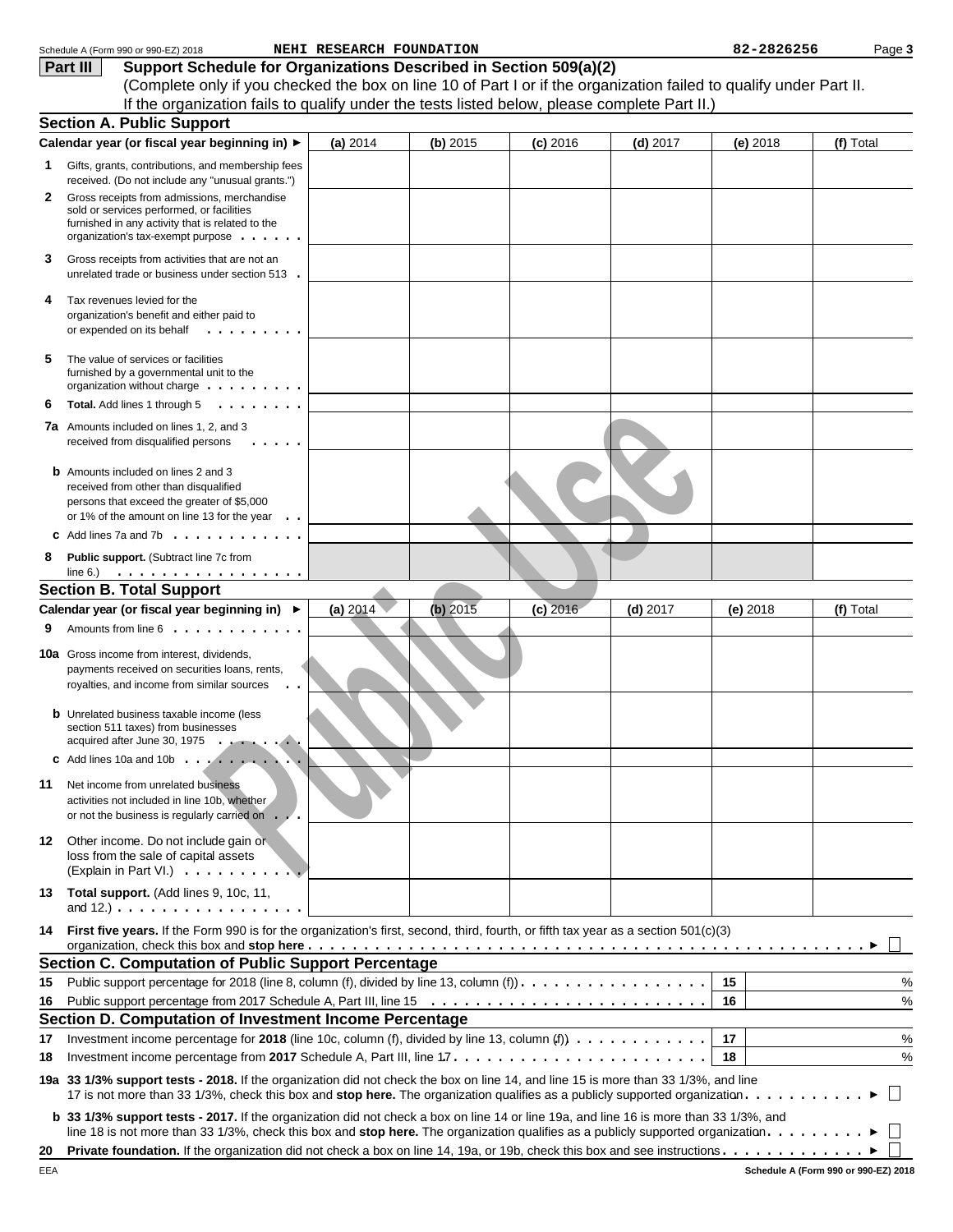|         | 82-2826256<br>Schedule A (Form 990 or 990-EZ) 2018<br>NEHI RESEARCH FOUNDATION                                                                                                           |                         |     | Page 4 |
|---------|------------------------------------------------------------------------------------------------------------------------------------------------------------------------------------------|-------------------------|-----|--------|
| Part IV | <b>Supporting Organizations</b>                                                                                                                                                          |                         |     |        |
|         | (Complete only if you checked a box in line 12 on Part I. If you checked 12a of Part I, complete Sections A                                                                              |                         |     |        |
|         | and B. If you checked 12b of Part I, complete Sections A and C. If you checked 12c of Part I, complete                                                                                   |                         |     |        |
|         | Sections A, D, and E. If you checked 12d of Part I, complete Sections A and D, and complete Part V.)                                                                                     |                         |     |        |
|         | <b>Section A. All Supporting Organizations</b>                                                                                                                                           |                         |     |        |
|         |                                                                                                                                                                                          |                         | Yes | No     |
| 1       | Are all of the organization's supported organizations listed by name in the organization's governing                                                                                     |                         |     |        |
|         | documents? If "No," describe in Part VI how the supported organizations are designated. If designated by                                                                                 |                         |     |        |
|         | class or purpose, describe the designation. If historic and continuing relationship, explain.                                                                                            | 1                       |     |        |
| 2       | Did the organization have any supported organization that does not have an IRS determination of status                                                                                   |                         |     |        |
|         | under section 509(a)(1) or (2)? If "Yes," explain in <b>Part VI</b> how the organization determined that the supported                                                                   |                         |     |        |
|         | organization was described in section 509(a)(1) or (2).                                                                                                                                  | $\mathbf{2}$            |     |        |
|         | 3a Did the organization have a supported organization described in section $501(c)(4)$ , (5), or (6)? If "Yes," answer                                                                   |                         |     |        |
|         | $(b)$ and $(c)$ below.                                                                                                                                                                   | 3a                      |     |        |
| b       | Did the organization confirm that each supported organization qualified under section $501(c)(4)$ , (5), or (6) and                                                                      |                         |     |        |
|         | satisfied the public support tests under section $509(a)(2)?$ If "Yes," describe in Part VI when and how the                                                                             |                         |     |        |
|         | organization made the determination.                                                                                                                                                     | 3 <sub>b</sub>          |     |        |
| c       | Did the organization ensure that all support to such organizations was used exclusively for section $170(c)(2)(B)$                                                                       |                         |     |        |
|         | purposes? If "Yes," explain in Part VI what controls the organization put in place to ensure such use.                                                                                   | 3 <sub>c</sub>          |     |        |
|         | 4a Was any supported organization not organized in the United States ("foreign supported organization")? If<br>"Yes," and if you checked 12a or 12b in Part I, answer (b) and (c) below. | 4a                      |     |        |
| b       | Did the organization have ultimate control and discretion in deciding whether to make grants to the foreign                                                                              |                         |     |        |
|         | supported organization? If "Yes," describe in Part VI how the organization had such control and discretion                                                                               |                         |     |        |
|         | despite being controlled or supervised by or in connection with its supported organizations.                                                                                             | 4b                      |     |        |
| C       | Did the organization support any foreign supported organization that does not have an IRS determination                                                                                  |                         |     |        |
|         | under sections 501(c)(3) and 509(a)(1) or (2)? If "Yes," explain in <b>Part VI</b> what controls the organization used                                                                   |                         |     |        |
|         | to ensure that all support to the foreign supported organization was used exclusively for section 170(c)(2)(B)                                                                           |                         |     |        |
|         | purposes.                                                                                                                                                                                | 4c                      |     |        |
|         | 5a Did the organization add, substitute, or remove any supported organizations during the tax year? If "Yes,"                                                                            |                         |     |        |
|         | answer (b) and (c) below (if applicable). Also, provide detail in Part VI, including (i) the names and EIN                                                                               |                         |     |        |
|         | numbers of the supported organizations added, substituted, or removed; (ii) the reasons for each such action;                                                                            |                         |     |        |
|         | (iii) the authority under the organization's organizing document authorizing such action; and (iv) how the action                                                                        |                         |     |        |
|         | was accomplished (such as by amendment to the organizing document).                                                                                                                      | 5a                      |     |        |
|         | <b>b</b> Type I or Type II only. Was any added or substituted supported organization part of a class already                                                                             |                         |     |        |
|         | designated in the organization's organizing document?                                                                                                                                    | 5b                      |     |        |
|         | c Substitutions only. Was the substitution the result of an event beyond the organization's control?                                                                                     | 5 <sub>c</sub>          |     |        |
|         | Did the organization provide support (whether in the form of grants or the provision of services or facilities) to                                                                       |                         |     |        |
|         | anyone other than (i) its supported organizations, (ii) individuals that are part of the charitable class benefited                                                                      |                         |     |        |
|         | by one or more of its supported organizations, or (iii) other supporting organizations that also support or                                                                              |                         |     |        |
|         | benefit one or more of the filing organization's supported organizations? If "Yes," provide detail in Part VI.                                                                           | 6                       |     |        |
| 7       | Did the organization provide a grant, loan, compensation, or other similar payment to a substantial contributor                                                                          |                         |     |        |
|         | (as defined in section $4958(c)(3)(C)$ ), a family member of a substantial contributor, or a 35% controlled entity                                                                       |                         |     |        |
|         | with regard to a substantial contributor? If "Yes," complete Part I of Schedule L (Form 990 or 990-EZ).                                                                                  | $\overline{\mathbf{r}}$ |     |        |
| 8       | Did the organization make a loan to a disqualified person (as defined in section 4958) not described in line 7?                                                                          |                         |     |        |
|         | If "Yes," complete Part I of Schedule L (Form 990 or 990-EZ).                                                                                                                            | 8                       |     |        |
| 9а      | Was the organization controlled directly or indirectly at any time during the tax year by one or more                                                                                    |                         |     |        |
|         | disqualified persons as defined in section 4946 (other than foundation managers and organizations described                                                                              |                         |     |        |
|         | in section 509(a)(1) or (2))? If "Yes," provide detail in Part VI.                                                                                                                       | 9a                      |     |        |
| b       | Did one or more disqualified persons (as defined in line 9a) hold a controlling interest in any entity in which                                                                          |                         |     |        |
|         | the supporting organization had an interest? If "Yes," provide detail in Part VI.                                                                                                        | 9b                      |     |        |
| C       | Did a disqualified person (as defined in line 9a) have an ownership interest in, or derive any personal benefit                                                                          |                         |     |        |
|         | from, assets in which the supporting organization also had an interest? If "Yes," provide detail in Part VI.                                                                             | 9c                      |     |        |
|         | 10a Was the organization subject to the excess business holdings rules of section 4943 because of section                                                                                |                         |     |        |
|         | 4943(f) (regarding certain Type II supporting organizations, and all Type III non-functionally integrated                                                                                |                         |     |        |
|         | supporting organizations)? If "Yes," answer 10b below.                                                                                                                                   | 10a                     |     |        |
| b       | Did the organization have any excess business holdings in the tax year? (Use Schedule C, Form 4720, to                                                                                   |                         |     |        |
|         | determine whether the organization had excess business holdings.)                                                                                                                        | 10 <sub>b</sub>         |     |        |

**Schedule A (Form 990 or 990-EZ) 2018**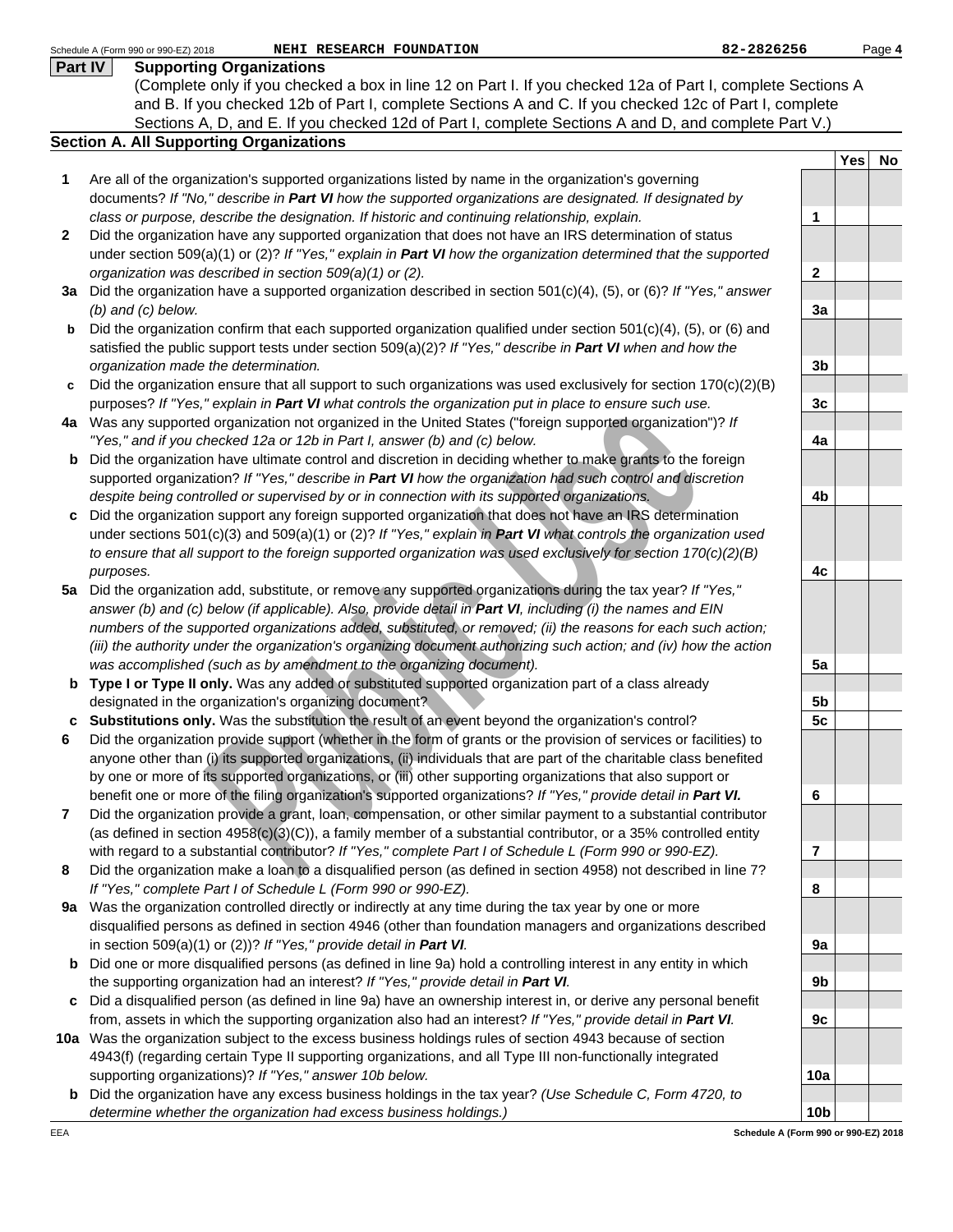|        | Part IV | <b>Supporting Organizations (continued)</b>                                                                                                                                                                                                |                 |     |           |
|--------|---------|--------------------------------------------------------------------------------------------------------------------------------------------------------------------------------------------------------------------------------------------|-----------------|-----|-----------|
| 11     |         | Has the organization accepted a gift or contribution from any of the following persons?                                                                                                                                                    |                 | Yes | No        |
|        |         | a A person who directly or indirectly controls, either alone or together with persons described in (b) and (c)                                                                                                                             |                 |     |           |
|        |         | below, the governing body of a supported organization?                                                                                                                                                                                     | 11a             |     |           |
|        |         | <b>b</b> A family member of a person described in (a) above?                                                                                                                                                                               | 11 <sub>b</sub> |     |           |
|        |         | c A 35% controlled entity of a person described in (a) or (b) above? If "Yes" to a, b, or c, provide detail in Part VI.                                                                                                                    | 11c             |     |           |
|        |         | <b>Section B. Type I Supporting Organizations</b>                                                                                                                                                                                          |                 |     |           |
|        |         |                                                                                                                                                                                                                                            |                 | Yes | No        |
| 1      |         | Did the directors, trustees, or membership of one or more supported organizations have the power to<br>regularly appoint or elect at least a majority of the organization's directors or trustees at all times during the                  |                 |     |           |
|        |         | tax year? If "No," describe in Part VI how the supported organization(s) effectively operated, supervised, or                                                                                                                              |                 |     |           |
|        |         | controlled the organization's activities. If the organization had more than one supported organization,                                                                                                                                    |                 |     |           |
|        |         | describe how the powers to appoint and/or remove directors or trustees were allocated among the supported                                                                                                                                  |                 |     |           |
|        |         | organizations and what conditions or restrictions, if any, applied to such powers during the tax year.                                                                                                                                     | 1               |     |           |
|        |         | Did the organization operate for the benefit of any supported organization other than the supported                                                                                                                                        |                 |     |           |
| 2      |         | organization(s) that operated, supervised, or controlled the supporting organization? If "Yes," explain in Part                                                                                                                            |                 |     |           |
|        |         | VI how providing such benefit carried out the purposes of the supported organization(s) that operated,                                                                                                                                     |                 |     |           |
|        |         | supervised, or controlled the supporting organization.                                                                                                                                                                                     | 2               |     |           |
|        |         | <b>Section C. Type II Supporting Organizations</b>                                                                                                                                                                                         |                 |     |           |
|        |         |                                                                                                                                                                                                                                            |                 | Yes | No        |
| 1      |         | Were a majority of the organization's directors or trustees during the tax year also a majority of the directors                                                                                                                           |                 |     |           |
|        |         | or trustees of each of the organization's supported organization(s)? If "No," describe in Part VI how control<br>or management of the supporting organization was vested in the same persons that controlled or managed                    |                 |     |           |
|        |         | the supported organization(s).                                                                                                                                                                                                             | 1               |     |           |
|        |         | <b>Section D. All Type III Supporting Organizations</b>                                                                                                                                                                                    |                 |     |           |
|        |         |                                                                                                                                                                                                                                            |                 | Yes | No        |
| 1      |         | Did the organization provide to each of its supported organizations, by the last day of the fifth month of the                                                                                                                             |                 |     |           |
|        |         | organization's tax year, (i) a written notice describing the type and amount of support provided during the prior tax                                                                                                                      |                 |     |           |
|        |         | year, (ii) a copy of the Form 990 that was most recently filed as of the date of notification, and (iii) copies of the<br>organization's governing documents in effect on the date of notification, to the extent not previously provided? | 1               |     |           |
|        |         |                                                                                                                                                                                                                                            |                 |     |           |
| 2      |         | Were any of the organization's officers, directors, or trustees either (i) appointed or elected by the supported                                                                                                                           |                 |     |           |
|        |         | organization(s) or (ii) serving on the governing body of a supported organization? If "No," explain in Part VI how<br>the organization maintained a close and continuous working relationship with the supported organization(s).          | 2               |     |           |
|        |         |                                                                                                                                                                                                                                            |                 |     |           |
| 3      |         | By reason of the relationship described in (2), did the organization's supported organizations have a                                                                                                                                      |                 |     |           |
|        |         | significant voice in the organization's investment policies and in directing the use of the organization's<br>income or assets at all times during the tax year? If "Yes," describe in Part VI the role the organization's                 |                 |     |           |
|        |         | supported organizations played in this regard.                                                                                                                                                                                             | 3               |     |           |
|        |         | Section E. Type III Functionally Integrated Supporting Organizations                                                                                                                                                                       |                 |     |           |
| 1      |         | Check the box next to the method that the organization used to satisfy the Integral Part Test during the year (see instructions).                                                                                                          |                 |     |           |
| a      |         | The organization satisfied the Activities Test. Complete line 2 below.                                                                                                                                                                     |                 |     |           |
| b      |         | The organization is the parent of each of its supported organizations. Complete line 3 below.                                                                                                                                              |                 |     |           |
| c<br>2 | $\perp$ | The organization supported a governmental entity. Describe in Part VI how you supported a government entity (see instructions).<br>Activities Test. Answer (a) and (b) below.                                                              |                 | Yes | <b>No</b> |
|        |         | a Did substantially all of the organization's activities during the tax year directly further the exempt purposes of                                                                                                                       |                 |     |           |
|        |         | the supported organization(s) to which the organization was responsive? If "Yes," then in Part VI identify                                                                                                                                 |                 |     |           |
|        |         | those supported organizations and explain how these activities directly furthered their exempt purposes,                                                                                                                                   |                 |     |           |
|        |         | how the organization was responsive to those supported organizations, and how the organization determined                                                                                                                                  |                 |     |           |
|        |         | that these activities constituted substantially all of its activities.                                                                                                                                                                     | 2a              |     |           |
|        |         | <b>b</b> Did the activities described in (a) constitute activities that, but for the organization's involvement, one or more                                                                                                               |                 |     |           |
|        |         | of the organization's supported organization(s) would have been engaged in? If "Yes," explain in Part VI the<br>reasons for the organization's position that its supported organization(s) would have engaged in these                     |                 |     |           |
|        |         | activities but for the organization's involvement.                                                                                                                                                                                         | 2b              |     |           |
| 3      |         | Parent of Supported Organizations. Answer (a) and (b) below.                                                                                                                                                                               |                 |     |           |
|        |         | a Did the organization have the power to regularly appoint or elect a majority of the officers, directors, or                                                                                                                              |                 |     |           |
|        |         | trustees of each of the supported organizations? Provide details in Part VI.                                                                                                                                                               | За              |     |           |
|        |         | <b>b</b> Did the organization exercise a substantial degree of direction over the policies, programs, and activities of each                                                                                                               |                 |     |           |
|        |         | of its supported organizations? If "Yes," describe in Part VI the role played by the organization in this regard.                                                                                                                          | 3b              |     |           |

Schedule A (Form 990 or 990-EZ) 2018 **NEHI RESEARCH FOUNDATION 82-2826256**

Page **5**

**Schedule A (Form 990 or 990-EZ) 2018**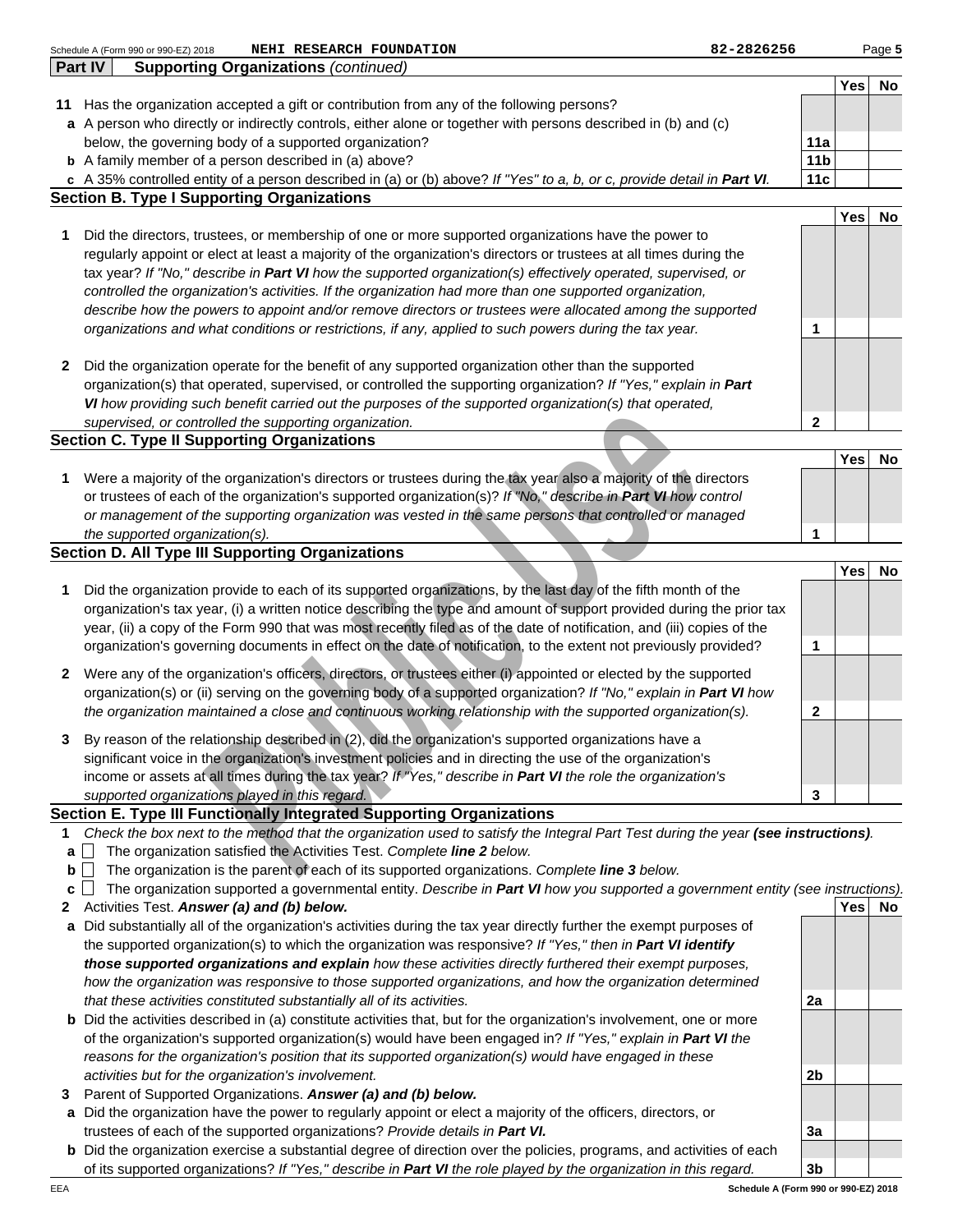|              | NEHI RESEARCH FOUNDATION<br>Schedule A (Form 990 or 990-EZ) 2018                                                                  |                  | 82-2826256     |                                      | Page 6                         |
|--------------|-----------------------------------------------------------------------------------------------------------------------------------|------------------|----------------|--------------------------------------|--------------------------------|
|              | Type III Non-Functionally Integrated 509(a)(3) Supporting Organizations<br>Part V                                                 |                  |                |                                      |                                |
| 1.           | Check here if the organization satisfied the Integral Part Test as a qualifying trust on Nov. 20, 1970 (explain in Part VI). See  |                  |                |                                      |                                |
|              | instructions. All other Type III non-functionally integrated supporting organizations must complete Sections A through E.         |                  |                |                                      |                                |
|              | <b>Section A - Adjusted Net Income</b>                                                                                            |                  | (A) Prior Year |                                      | (B) Current Year<br>(optional) |
| 1            | Net short-term capital gain                                                                                                       | 1                |                |                                      |                                |
| 2            | Recoveries of prior-year distributions                                                                                            | $\mathbf 2$      |                |                                      |                                |
| 3            | Other gross income (see instructions)                                                                                             | 3                |                |                                      |                                |
| 4            | Add lines 1 through 3.                                                                                                            | 4                |                |                                      |                                |
| 5            | Depreciation and depletion                                                                                                        | 5                |                |                                      |                                |
| 6            | Portion of operating expenses paid or incurred for production or                                                                  |                  |                |                                      |                                |
|              | collection of gross income or for management, conservation, or                                                                    |                  |                |                                      |                                |
|              | maintenance of property held for production of income (see instructions)                                                          | 6                |                |                                      |                                |
| $\mathbf{7}$ | Other expenses (see instructions)                                                                                                 | $\overline{7}$   |                |                                      |                                |
| 8            | Adjusted Net Income (subtract lines 5, 6, and 7 from line 4)                                                                      | 8                |                |                                      |                                |
|              | <b>Section B - Minimum Asset Amount</b>                                                                                           |                  | (A) Prior Year |                                      | (B) Current Year<br>(optional) |
| 1            | Aggregate fair market value of all non-exempt-use assets (see                                                                     |                  |                |                                      |                                |
|              | instructions for short tax year or assets held for part of year):                                                                 |                  |                |                                      |                                |
|              | a Average monthly value of securities                                                                                             | 1a               |                |                                      |                                |
|              | <b>b</b> Average monthly cash balances                                                                                            | 1 <sub>b</sub>   |                |                                      |                                |
|              | c Fair market value of other non-exempt-use assets                                                                                | 1c               |                |                                      |                                |
|              | d Total (add lines 1a, 1b, and 1c)                                                                                                | 1 <sub>d</sub>   |                |                                      |                                |
|              | e Discount claimed for blockage or other                                                                                          |                  |                |                                      |                                |
|              | factors (explain in detail in Part VI):                                                                                           |                  |                |                                      |                                |
|              | 2 Acquisition indebtedness applicable to non-exempt-use assets                                                                    | $\overline{2}$   |                |                                      |                                |
| 3            | Subtract line 2 from line 1d.                                                                                                     | $\bar{3}$        |                |                                      |                                |
| 4            | Cash deemed held for exempt use. Enter 1-1/2% of line 3 (for greater amount,                                                      |                  |                |                                      |                                |
|              | see instructions).                                                                                                                | $\boldsymbol{A}$ |                |                                      |                                |
| 5            | Net value of non-exempt-use assets (subtract line 4 from line 3)                                                                  | 5                |                |                                      |                                |
| 6            | Multiply line 5 by .035.                                                                                                          | 6                |                |                                      |                                |
| 7            | Recoveries of prior-year distributions                                                                                            | $\overline{7}$   |                |                                      |                                |
| 8            | Minimum Asset Amount (add line 7 to line 6)                                                                                       | 8                |                |                                      |                                |
|              | <b>Section C - Distributable Amount</b>                                                                                           |                  |                | <b>Current Year</b>                  |                                |
| 1            | Adjusted net income for prior year (from Section A, line 8, Column A)                                                             | 1                |                |                                      |                                |
| 2            | Enter 85% of line 1.                                                                                                              | $\bf{2}$         |                |                                      |                                |
| 3            | Minimum asset amount for prior year (from Section B, line 8, Column A)                                                            | 3                |                |                                      |                                |
| 4            | Enter greater of line 2 or line 3.                                                                                                | 4                |                |                                      |                                |
| 5            | Income tax imposed in prior year                                                                                                  | 5                |                |                                      |                                |
| 6            | Distributable Amount. Subtract line 5 from line 4, unless subject to                                                              |                  |                |                                      |                                |
|              | emergency temporary reduction (see instructions).                                                                                 | 6                |                |                                      |                                |
| 7            | Check here if the current year is the organization's first as a non-functionally integrated Type III supporting organization (see |                  |                |                                      |                                |
|              | instructions).                                                                                                                    |                  |                |                                      |                                |
| EEA          |                                                                                                                                   |                  |                | Schedule A (Form 990 or 990-EZ) 2018 |                                |
|              |                                                                                                                                   |                  |                |                                      |                                |
|              |                                                                                                                                   |                  |                |                                      |                                |
|              |                                                                                                                                   |                  |                |                                      |                                |
|              |                                                                                                                                   |                  |                |                                      |                                |
|              |                                                                                                                                   |                  |                |                                      |                                |
|              |                                                                                                                                   |                  |                |                                      |                                |
|              |                                                                                                                                   |                  |                |                                      |                                |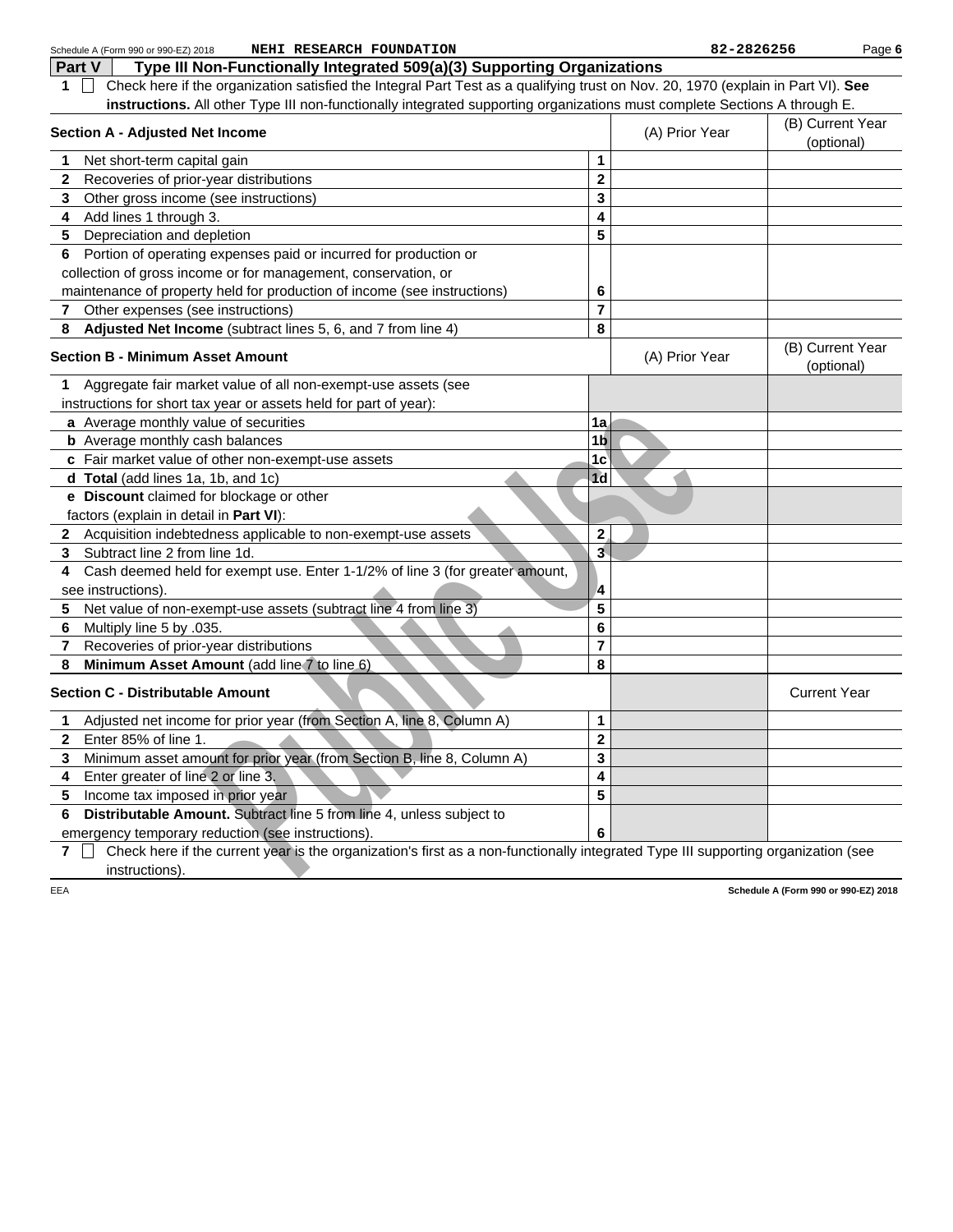|               | NEHI RESEARCH FOUNDATION<br>Schedule A (Form 990 or 990-EZ) 2018                                                                                                    |                                    | 82-2826256                                    | Page 7                                           |
|---------------|---------------------------------------------------------------------------------------------------------------------------------------------------------------------|------------------------------------|-----------------------------------------------|--------------------------------------------------|
| <b>Part V</b> | Type III Non-Functionally Integrated 509(a)(3) Supporting Organizations (continued)                                                                                 |                                    |                                               |                                                  |
|               | <b>Section D - Distributions</b>                                                                                                                                    |                                    |                                               | <b>Current Year</b>                              |
| 1             | Amounts paid to supported organizations to accomplish exempt purposes                                                                                               |                                    |                                               |                                                  |
| $\mathbf{2}$  | Amounts paid to perform activity that directly furthers exempt purposes of supported                                                                                |                                    |                                               |                                                  |
|               | organizations, in excess of income from activity                                                                                                                    |                                    |                                               |                                                  |
| 3             | Administrative expenses paid to accomplish exempt purposes of supported organizations                                                                               |                                    |                                               |                                                  |
| 4             | Amounts paid to acquire exempt-use assets                                                                                                                           |                                    |                                               |                                                  |
| 5             | Qualified set-aside amounts (prior IRS approval required)                                                                                                           |                                    |                                               |                                                  |
| 6             | Other distributions (describe in Part VI). See instructions.                                                                                                        |                                    |                                               |                                                  |
| 7             | Total annual distributions. Add lines 1 through 6.                                                                                                                  |                                    |                                               |                                                  |
| 8             | Distributions to attentive supported organizations to which the organization is responsive                                                                          |                                    |                                               |                                                  |
|               | (provide details in Part VI). See instructions.                                                                                                                     |                                    |                                               |                                                  |
| 9             | Distributable amount for 2018 from Section C, line 6                                                                                                                |                                    |                                               |                                                  |
|               | 10 Line 8 amount divided by Line 9 amount                                                                                                                           |                                    |                                               |                                                  |
|               | <b>Section E - Distribution Allocations (see instructions)</b>                                                                                                      | (i)<br><b>Excess Distributions</b> | (ii)<br><b>Underdistributions</b><br>Pre-2018 | (iii)<br><b>Distributable</b><br>Amount for 2018 |
| 1.            | Distributable amount for 2018 from Section C, line 6                                                                                                                |                                    |                                               |                                                  |
| $\mathbf{2}$  | Underdistributions, if any, for years prior to 2018                                                                                                                 |                                    |                                               |                                                  |
|               | (reasonable cause required - explain in Part VI). See                                                                                                               |                                    |                                               |                                                  |
|               | instructions.                                                                                                                                                       |                                    |                                               |                                                  |
| 3.            | Excess distributions carryover, if any, to 2018                                                                                                                     |                                    |                                               |                                                  |
|               | a From 2013<br>.                                                                                                                                                    |                                    |                                               |                                                  |
|               | <b>b</b> From 2014<br>.                                                                                                                                             |                                    |                                               |                                                  |
|               | c From 2015<br>.                                                                                                                                                    |                                    |                                               |                                                  |
|               | d From 2016<br>.                                                                                                                                                    |                                    |                                               |                                                  |
|               | e From 2017<br>$\mathbf{1} \cdot \mathbf{1} \cdot \mathbf{1} \cdot \mathbf{1} \cdot \mathbf{1} \cdot \mathbf{1} \cdot \mathbf{1} \cdot \mathbf{1} \cdot \mathbf{1}$ |                                    |                                               |                                                  |
|               | f Total of lines 3a through e                                                                                                                                       |                                    |                                               |                                                  |
|               | g Applied to underdistributions of prior years                                                                                                                      |                                    |                                               |                                                  |
|               | h Applied to 2018 distributable amount                                                                                                                              |                                    |                                               |                                                  |
|               | <i>i</i> Carryover from 2013 not applied (see instructions)                                                                                                         |                                    |                                               |                                                  |
|               | Remainder. Subtract lines 3g, 3h, and 3i from 3f.                                                                                                                   |                                    |                                               |                                                  |
| 4             | Distributions for 2018 from                                                                                                                                         |                                    |                                               |                                                  |
|               | Section D, line 7:<br>\$<br>a Applied to underdistributions of prior years                                                                                          |                                    |                                               |                                                  |
|               | <b>b</b> Applied to 2018 distributable amount                                                                                                                       |                                    |                                               |                                                  |
|               | c Remainder. Subtract lines 4a and 4b from 4.                                                                                                                       |                                    |                                               |                                                  |
|               | 5 Remaining underdistributions for years prior to 2018, if                                                                                                          |                                    |                                               |                                                  |
|               | any. Subtract lines 3g and 4a from line 2. For result                                                                                                               |                                    |                                               |                                                  |
|               | greater than zero, explain in Part VI. See instructions.                                                                                                            |                                    |                                               |                                                  |
| 6.            | Remaining underdistributions for 2018. Subtract lines 3h                                                                                                            |                                    |                                               |                                                  |
|               | and 4b from line 1. For result greater than zero, explain in                                                                                                        |                                    |                                               |                                                  |
|               | <b>Part VI.</b> See instructions.                                                                                                                                   |                                    |                                               |                                                  |
| 7             | Excess distributions carryover to 2019. Add lines 3j                                                                                                                |                                    |                                               |                                                  |
|               | and 4c.                                                                                                                                                             |                                    |                                               |                                                  |
| 8             | Breakdown of line 7:                                                                                                                                                |                                    |                                               |                                                  |
|               | a Excess from 2014<br>$\cdots$                                                                                                                                      |                                    |                                               |                                                  |
|               | <b>b</b> Excess from 2015<br>$\cdots$                                                                                                                               |                                    |                                               |                                                  |
|               | c Excess from 2016<br>.                                                                                                                                             |                                    |                                               |                                                  |
|               | d Excess from 2017<br>.                                                                                                                                             |                                    |                                               |                                                  |
|               | e Excess from 2018<br>.                                                                                                                                             |                                    |                                               |                                                  |
| EEA           |                                                                                                                                                                     |                                    |                                               | Schedule A (Form 990 or 990-EZ) 2018             |

**Schedule A (Form 990 or 990-EZ) 2018**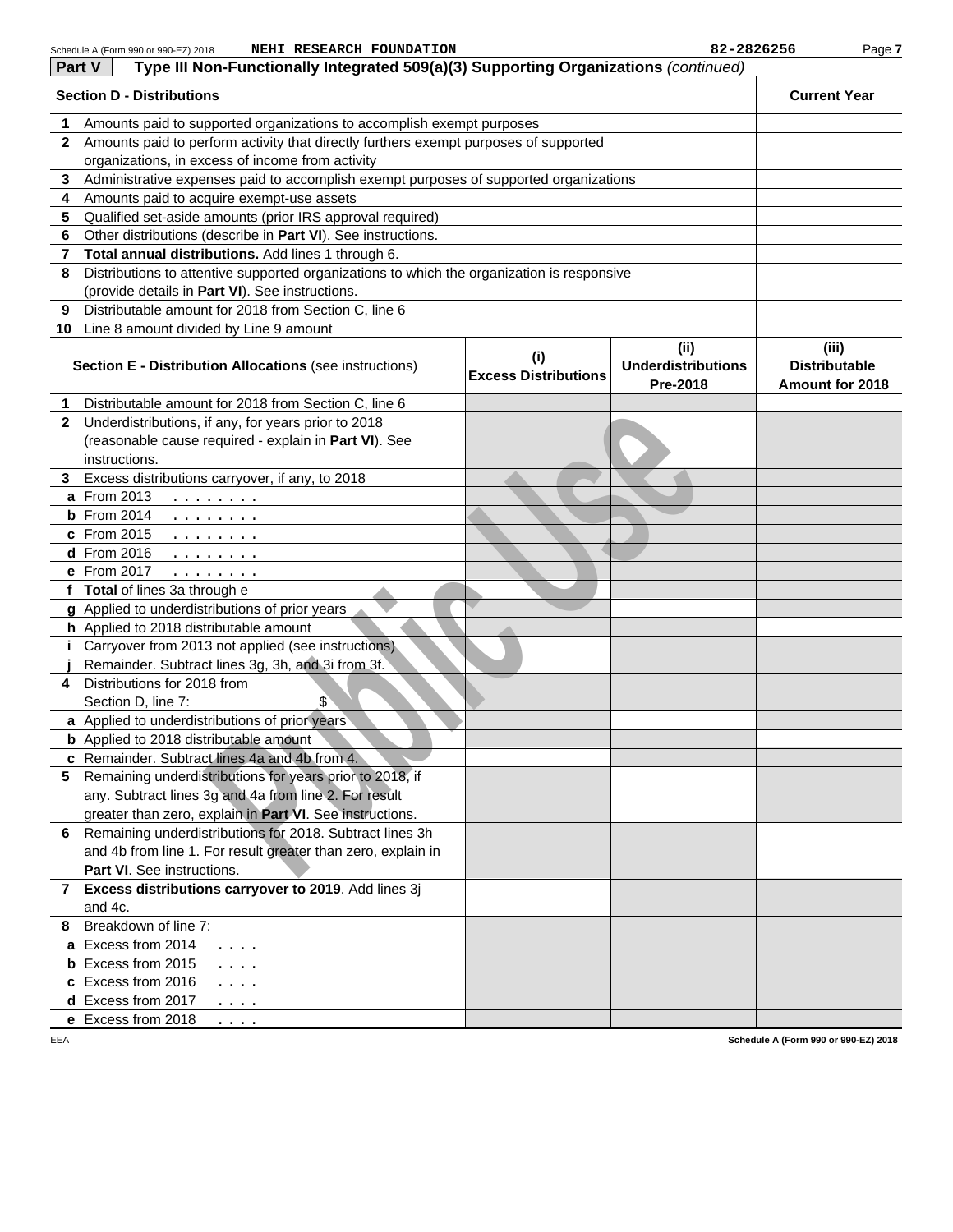|--|--|--|--|

| Part VI | Supplemental Information. Provide the explanations required by Part II, line 10; Part II, line 17a or 17b; Part        |  |
|---------|------------------------------------------------------------------------------------------------------------------------|--|
|         | III, line 12; Part IV, Section A, lines 1, 2, 3b, 3c, 4b, 4c, 5a, 6, 9a, 9b, 9c, 11a, 11b, and 11c; Part IV, Section   |  |
|         | B, lines 1 and 2; Part IV, Section C, line 1; Part IV, Section D, lines 2 and 3; Part IV, Section E, lines 1c, 2a, 2b, |  |
|         | 3a, and 3b; Part V, line 1; Part V, Section B, line 1e; Part V, Section D, lines 5, 6, and 8; and Part V, Section E,   |  |
|         | lines 2, 5, and 6. Also complete this part for any additional information. (See instructions.)                         |  |
|         |                                                                                                                        |  |
|         |                                                                                                                        |  |
|         |                                                                                                                        |  |
|         |                                                                                                                        |  |
|         |                                                                                                                        |  |
|         |                                                                                                                        |  |
|         |                                                                                                                        |  |
|         |                                                                                                                        |  |
|         |                                                                                                                        |  |
|         |                                                                                                                        |  |
|         |                                                                                                                        |  |
|         |                                                                                                                        |  |
|         |                                                                                                                        |  |
|         |                                                                                                                        |  |
|         |                                                                                                                        |  |
|         |                                                                                                                        |  |
|         |                                                                                                                        |  |
|         |                                                                                                                        |  |
|         |                                                                                                                        |  |
|         |                                                                                                                        |  |
|         |                                                                                                                        |  |
|         |                                                                                                                        |  |
|         |                                                                                                                        |  |
|         |                                                                                                                        |  |
|         |                                                                                                                        |  |
|         |                                                                                                                        |  |
|         |                                                                                                                        |  |
|         |                                                                                                                        |  |
|         |                                                                                                                        |  |
|         |                                                                                                                        |  |
|         |                                                                                                                        |  |
|         |                                                                                                                        |  |
|         |                                                                                                                        |  |
|         |                                                                                                                        |  |
|         |                                                                                                                        |  |
|         |                                                                                                                        |  |
|         |                                                                                                                        |  |
|         |                                                                                                                        |  |
|         |                                                                                                                        |  |
|         |                                                                                                                        |  |
|         |                                                                                                                        |  |
|         |                                                                                                                        |  |
|         |                                                                                                                        |  |
|         |                                                                                                                        |  |
|         |                                                                                                                        |  |
|         |                                                                                                                        |  |
|         |                                                                                                                        |  |
|         |                                                                                                                        |  |
|         |                                                                                                                        |  |
|         |                                                                                                                        |  |
|         |                                                                                                                        |  |
|         |                                                                                                                        |  |
|         |                                                                                                                        |  |
|         |                                                                                                                        |  |
| EEA     | Schedule A (Form 990 or 990-EZ) 2018                                                                                   |  |
|         |                                                                                                                        |  |
|         |                                                                                                                        |  |
|         |                                                                                                                        |  |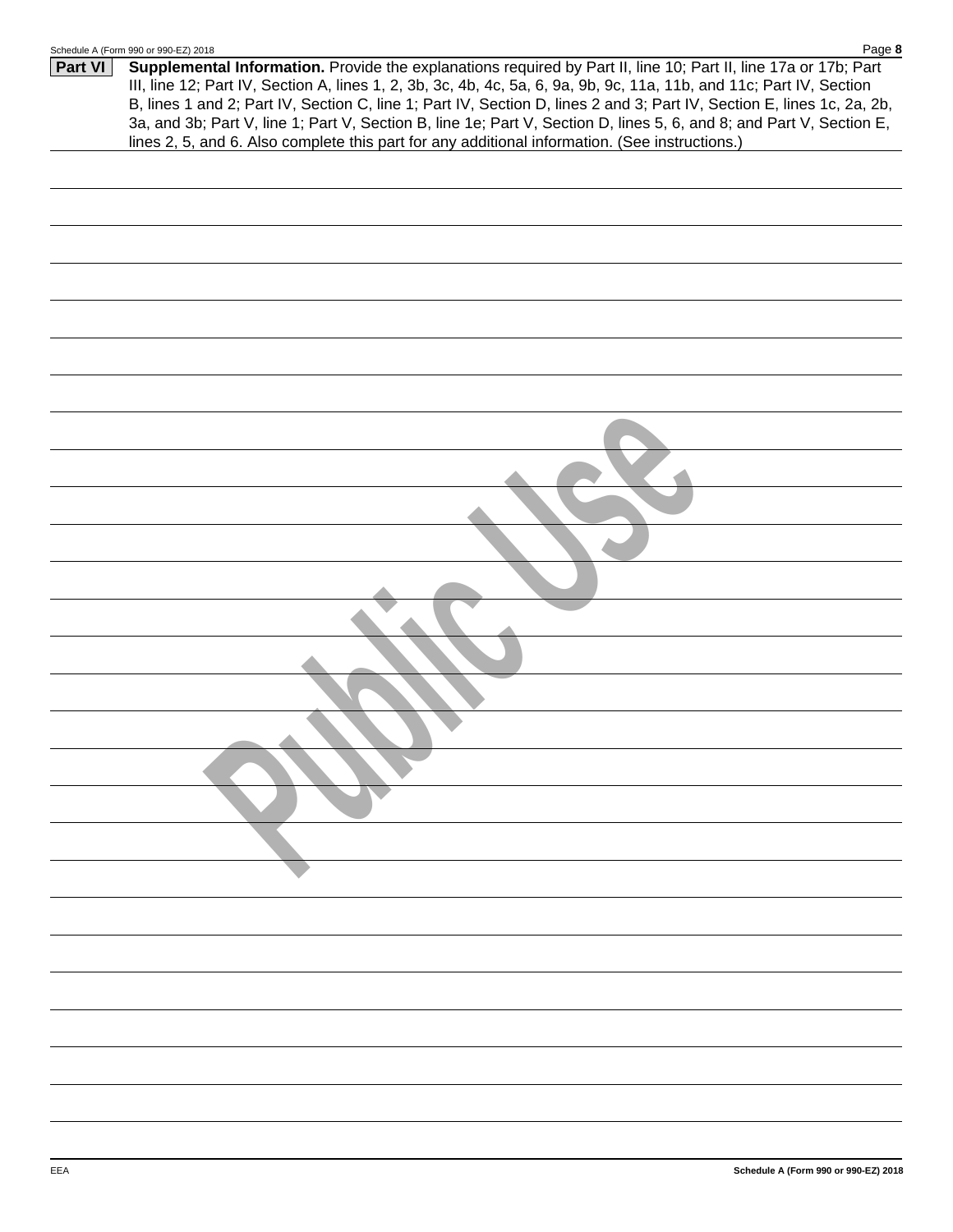# **(Form 990, 990-EZ,**

Department of the Treasury Internal Revenue Service

## **Schedule B Schedule of Contributors**

**or 990-PF) Attach to Form 990, Form 990-EZ, or Form 990-PF.**

**Go to www.irs.gov/Form990 for the latest information.**

Name of the organization

| <b>Employer identification number</b> |  |
|---------------------------------------|--|
| 82-2826256                            |  |

**2018**

OMB No. 1545-0047

#### **NEHI RESEARCH FOUNDATION 82-2826256**

| Organization type (check one): |                                                                           |
|--------------------------------|---------------------------------------------------------------------------|
| Filers of:                     | Section:                                                                  |
| Form 990 or 990-EZ             | X<br>$501(c)$ (3<br>) (enter number) organization                         |
|                                | 4947(a)(1) nonexempt charitable trust not treated as a private foundation |
|                                | 527 political organization                                                |
| Form 990-PF                    | 501(c)(3) exempt private foundation                                       |
|                                | 4947(a)(1) nonexempt charitable trust treated as a private foundation     |
|                                | 501(c)(3) taxable private foundation                                      |

Check if your organization is covered by the **General Rule** or a **Special Rule.**

**Note:** Only a section 501(c)(7), (8), or (10) organization can check boxes for both the General Rule and a Special Rule. See instructions.

#### **General Rule**

 $\overline{\rm X}$  For an organization filing Form 990, 990-EZ, or 990-PF that received, during the year, contributions totaling \$5,000 or more (in money or property) from any one contributor. Complete Parts I and II. See instructions for determining a contributor's total contributions.

#### **Special Rules**

- For an organization described in section  $501(c)(3)$  filing Form 990 or 990-EZ that met the 33 1/3% support test of the regulations under sections 509(a)(1) and 170(b)(1)(A)(vi), that checked Schedule A (Form 990 or 990-EZ), Part II, line 13, 16a, or 16b, and that received from any one contributor, during the year, total contributions of the greater of **(1)** \$5,000; or **(2)** 2% of the amount on (i) Form 990, Part VIII, line 1h; or (ii) Form 990-EZ, line 1. Complete Parts I and II.
- For an organization described in section  $501(c)(7)$ ,  $(8)$ , or (10) filing Form 990 or 990-EZ that received from any one contributor, during the year, total contributions of more than \$1,000 exclusively for religious, charitable, scientific, literary, or educational purposes, or for the prevention of cruelty to children or animals. Complete Parts I (entering "N/A" in column (b) instead of the contributor name and address), II, and III.
- **14947(a)(1)** nonexempt charitable trust treated as a private foundation<br> **14947(a)(1)** nonexempt charitable trust treated as a private foundation<br>
anization is covered by the General Rule or a Special Rule<br>
anization fili For an organization described in section 501(c)(7), (8), or (10) filing Form 990 or 990-EZ that received from any one contributor, during the year, contributions exclusively for religious, charitable, etc., purposes, but no such contributions totaled more than \$1,000. If this box is checked, enter here the total contributions that were received during the year for an exclusively religious, charitable, etc., purpose. Don't complete any of the parts unless the **General Rule** applies to this organization because it received nonexclusively religious, charitable, etc., contributions totaling \$5,000 or more during the year  $\dots\dots\dots\dots\dots\dots\dots\dots\dots\dots\dots\dots\dots\dots\dots\dots$

**Caution:** An organization that isn't covered by the General Rule and/or the Special Rules doesn't file Schedule B (Form 990, 990-EZ, or 990-PF), but it **must** answer "No" on Part IV, line 2, of its Form 990; or check the box on line H of its Form 990-EZ or on its Form 990-PF, Part I, line 2, to certify that it doesn't meet the filing requirements of Schedule B (Form 990, 990-EZ, or 990-PF).

**For Paperwork Reduction Act Notice, see the Instructions for Form 990, 990-EZ, or 990-PF. Schedule B (Form 990, 990-EZ, or 990-PF) (2018)** EEA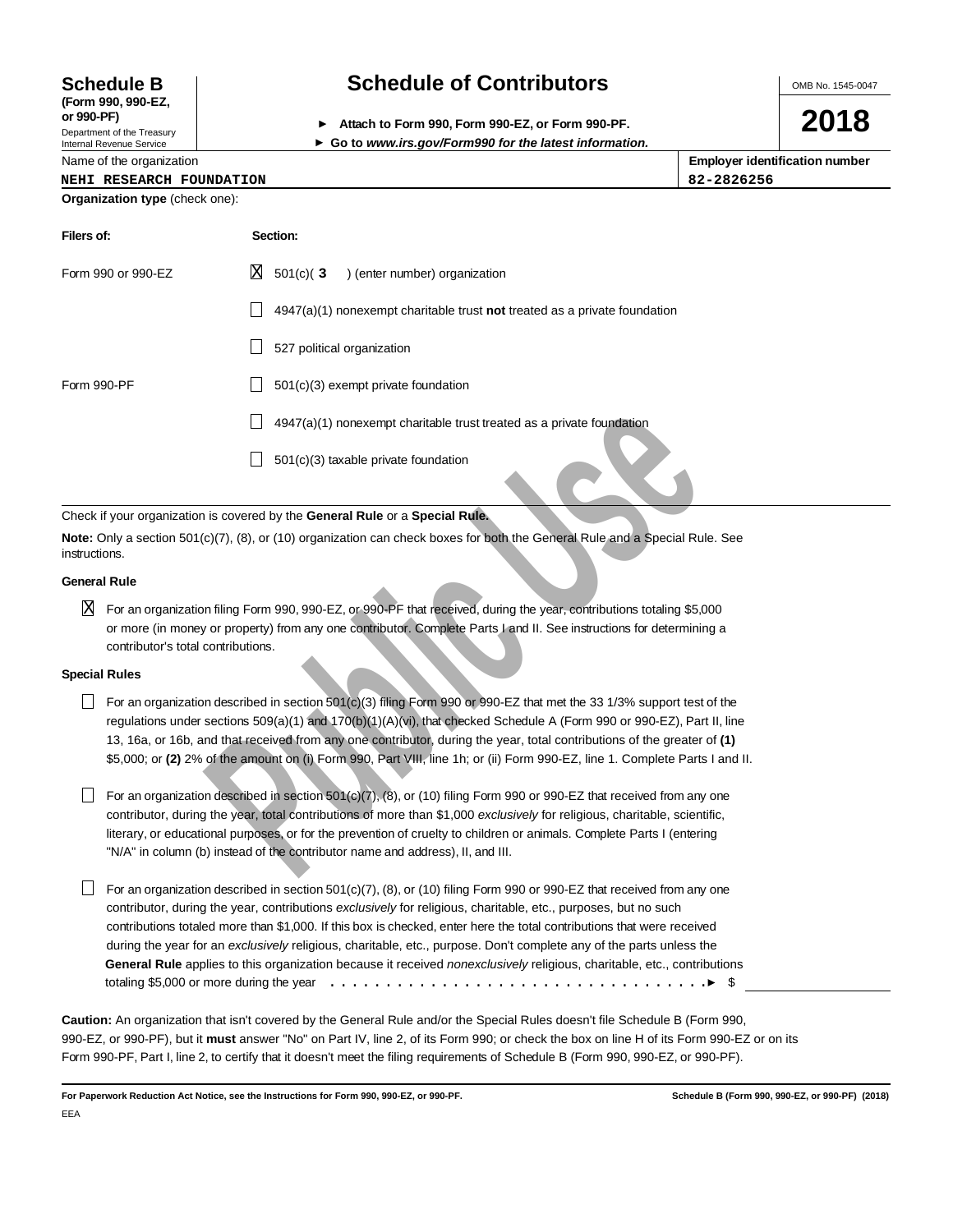| <b>SCHEDULE G</b>                                                                                                                                                   | <b>Supplemental Information Regarding Fundraising or Gaming Activities</b>                                                                                          |                                                            |     |                                                                      |                                                                                                                |                                       |                                                                | OMB No. 1545-0047                                       |  |
|---------------------------------------------------------------------------------------------------------------------------------------------------------------------|---------------------------------------------------------------------------------------------------------------------------------------------------------------------|------------------------------------------------------------|-----|----------------------------------------------------------------------|----------------------------------------------------------------------------------------------------------------|---------------------------------------|----------------------------------------------------------------|---------------------------------------------------------|--|
| (Form 990 or 990-EZ)                                                                                                                                                | Complete if the organization answered "Yes" on Form 990, Part IV, line 17, 18, or 19, or if the<br>organization entered more than \$15,000 on Form 990-EZ, line 6a. |                                                            |     |                                                                      |                                                                                                                |                                       | 2018                                                           |                                                         |  |
| Department of the Treasury<br>Internal Revenue Service                                                                                                              |                                                                                                                                                                     |                                                            |     | Attach to Form 990 or Form 990-EZ.                                   | ► Go to www.irs.gov/Form990 for instructions and the latest information.                                       |                                       |                                                                | Open to Public<br>Inspection                            |  |
| Name of the organization                                                                                                                                            |                                                                                                                                                                     |                                                            |     |                                                                      |                                                                                                                | <b>Employer identification number</b> |                                                                |                                                         |  |
| <b>NEHI RESEARCH FOUNDATION</b>                                                                                                                                     |                                                                                                                                                                     |                                                            |     |                                                                      |                                                                                                                | 82-2826256                            |                                                                |                                                         |  |
| Part I                                                                                                                                                              |                                                                                                                                                                     |                                                            |     |                                                                      | Fundraising Activities. Complete if the organization answered "Yes" on Form 990, Part IV, line 17.             |                                       |                                                                |                                                         |  |
|                                                                                                                                                                     |                                                                                                                                                                     | Form 990-EZ filers are not required to complete this part. |     |                                                                      |                                                                                                                |                                       |                                                                |                                                         |  |
| 1.                                                                                                                                                                  |                                                                                                                                                                     |                                                            |     |                                                                      | Indicate whether the organization raised funds through any of the following activities. Check all that apply.  |                                       |                                                                |                                                         |  |
| a  X Mail solicitations                                                                                                                                             |                                                                                                                                                                     |                                                            |     |                                                                      | e $X$ Solicitation of non-government grants                                                                    |                                       |                                                                |                                                         |  |
| $\mathbf b$ $\mathbf X$ Internet and email solicitations                                                                                                            |                                                                                                                                                                     |                                                            | f   |                                                                      | Solicitation of government grants                                                                              |                                       |                                                                |                                                         |  |
| c $X$ Phone solicitations                                                                                                                                           |                                                                                                                                                                     |                                                            |     |                                                                      | $g\bar{X}$ Special fundraising events                                                                          |                                       |                                                                |                                                         |  |
| $X$ In-person solicitations<br>d                                                                                                                                    |                                                                                                                                                                     |                                                            |     |                                                                      |                                                                                                                |                                       |                                                                |                                                         |  |
| 2a Did the organization have a written or oral agreement with any individual (including officers, directors, trustees,                                              |                                                                                                                                                                     |                                                            |     |                                                                      | or key employees listed in Form 990, Part VII) or entity in connection with professional fundraising services? |                                       |                                                                | ΙX<br>Yes<br>No                                         |  |
| b If "Yes," list the 10 highest paid individuals or entities (fundraisers) pursuant to agreements under which the fundraiser is to be                               |                                                                                                                                                                     |                                                            |     |                                                                      |                                                                                                                |                                       |                                                                |                                                         |  |
| compensated at least \$5,000 by the organization.                                                                                                                   |                                                                                                                                                                     |                                                            |     |                                                                      |                                                                                                                |                                       |                                                                |                                                         |  |
|                                                                                                                                                                     |                                                                                                                                                                     |                                                            |     |                                                                      |                                                                                                                |                                       |                                                                |                                                         |  |
| (i) Name and address of individual<br>or entity (fundraiser)                                                                                                        |                                                                                                                                                                     | (ii) Activity                                              |     | (iii) Did fundraiser have<br>custody or control of<br>contributions? | (iv) Gross receipts<br>from activity                                                                           |                                       | (v) Amount paid to<br>(or retained by)<br>fundraiser listed in | (vi) Amount paid to<br>(or retained by)<br>organization |  |
|                                                                                                                                                                     |                                                                                                                                                                     |                                                            | Yes | No                                                                   |                                                                                                                |                                       | col. (i)                                                       |                                                         |  |
|                                                                                                                                                                     |                                                                                                                                                                     |                                                            |     |                                                                      |                                                                                                                |                                       |                                                                |                                                         |  |
| $\mathbf{2}$                                                                                                                                                        |                                                                                                                                                                     |                                                            |     |                                                                      |                                                                                                                |                                       |                                                                |                                                         |  |
| 3                                                                                                                                                                   |                                                                                                                                                                     |                                                            |     |                                                                      |                                                                                                                |                                       |                                                                |                                                         |  |
|                                                                                                                                                                     |                                                                                                                                                                     |                                                            |     |                                                                      |                                                                                                                |                                       |                                                                |                                                         |  |
| 5                                                                                                                                                                   |                                                                                                                                                                     |                                                            |     |                                                                      |                                                                                                                |                                       |                                                                |                                                         |  |
| 6                                                                                                                                                                   |                                                                                                                                                                     |                                                            |     |                                                                      |                                                                                                                |                                       |                                                                |                                                         |  |
| 7                                                                                                                                                                   |                                                                                                                                                                     |                                                            |     |                                                                      |                                                                                                                |                                       |                                                                |                                                         |  |
| 8                                                                                                                                                                   |                                                                                                                                                                     |                                                            |     |                                                                      |                                                                                                                |                                       |                                                                |                                                         |  |
| 9                                                                                                                                                                   |                                                                                                                                                                     |                                                            |     |                                                                      |                                                                                                                |                                       |                                                                |                                                         |  |
| 10                                                                                                                                                                  |                                                                                                                                                                     |                                                            |     |                                                                      |                                                                                                                |                                       |                                                                |                                                         |  |
|                                                                                                                                                                     |                                                                                                                                                                     |                                                            |     |                                                                      |                                                                                                                |                                       |                                                                |                                                         |  |
| Total                                                                                                                                                               |                                                                                                                                                                     |                                                            |     |                                                                      |                                                                                                                |                                       |                                                                |                                                         |  |
| 3 List all states in which the organization is registered or licensed to solicit contributions or has been notified it is exempt from<br>registration or licensing. |                                                                                                                                                                     |                                                            |     |                                                                      |                                                                                                                |                                       |                                                                |                                                         |  |
| All States                                                                                                                                                          |                                                                                                                                                                     |                                                            |     |                                                                      |                                                                                                                |                                       |                                                                |                                                         |  |
|                                                                                                                                                                     |                                                                                                                                                                     |                                                            |     |                                                                      |                                                                                                                |                                       |                                                                |                                                         |  |
|                                                                                                                                                                     |                                                                                                                                                                     |                                                            |     |                                                                      |                                                                                                                |                                       |                                                                |                                                         |  |
|                                                                                                                                                                     |                                                                                                                                                                     |                                                            |     |                                                                      |                                                                                                                |                                       |                                                                |                                                         |  |
|                                                                                                                                                                     |                                                                                                                                                                     |                                                            |     |                                                                      |                                                                                                                |                                       |                                                                |                                                         |  |
|                                                                                                                                                                     |                                                                                                                                                                     |                                                            |     |                                                                      |                                                                                                                |                                       |                                                                |                                                         |  |
|                                                                                                                                                                     |                                                                                                                                                                     |                                                            |     |                                                                      |                                                                                                                |                                       |                                                                |                                                         |  |
|                                                                                                                                                                     |                                                                                                                                                                     |                                                            |     |                                                                      |                                                                                                                |                                       |                                                                |                                                         |  |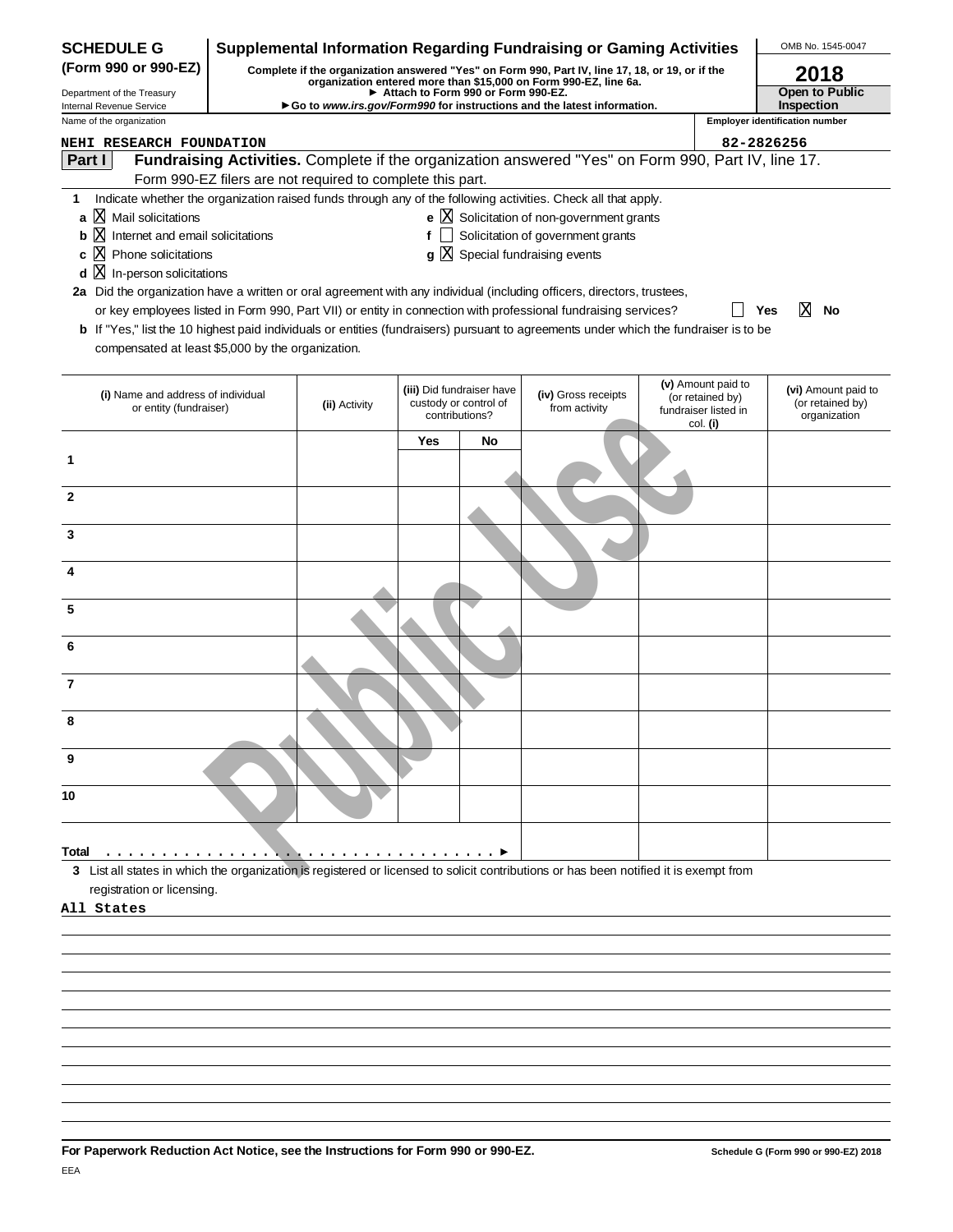|                        | Part II                                                                                                                                                                                                                                                    | Schedule G (Form 990 or 990-EZ) 2018<br>Fundraising Events. Complete if the organization answered "Yes" on Form 990, Part IV, line 18, or reported more | NEHI RESEARCH FOUNDATION       |                                                  |                                 | 82-2826256<br>Page 2                                |  |
|------------------------|------------------------------------------------------------------------------------------------------------------------------------------------------------------------------------------------------------------------------------------------------------|---------------------------------------------------------------------------------------------------------------------------------------------------------|--------------------------------|--------------------------------------------------|---------------------------------|-----------------------------------------------------|--|
|                        |                                                                                                                                                                                                                                                            | than \$15,000 of fundraising event contributions and gross income on Form 990-EZ, lines 1 and 6b. List events with                                      |                                |                                                  |                                 |                                                     |  |
|                        |                                                                                                                                                                                                                                                            |                                                                                                                                                         |                                |                                                  |                                 |                                                     |  |
|                        |                                                                                                                                                                                                                                                            |                                                                                                                                                         | (a) Event $#1$<br>Driving Rese | $(b)$ Event #2                                   | (c) Other events<br>None        | (d) Total events<br>(add col. (a) through           |  |
|                        |                                                                                                                                                                                                                                                            |                                                                                                                                                         | (event type)                   | (event type)                                     | (total number)                  | col. (c)                                            |  |
|                        |                                                                                                                                                                                                                                                            |                                                                                                                                                         |                                |                                                  |                                 |                                                     |  |
| Revenue                | 1                                                                                                                                                                                                                                                          | Gross receipts                                                                                                                                          | 40,955                         |                                                  |                                 | 40,955                                              |  |
|                        | 2                                                                                                                                                                                                                                                          | Less: Contributions                                                                                                                                     |                                |                                                  |                                 |                                                     |  |
|                        | 3                                                                                                                                                                                                                                                          | Gross income (line 1 minus                                                                                                                              |                                |                                                  |                                 |                                                     |  |
|                        |                                                                                                                                                                                                                                                            | $line 2) \ldots \ldots \ldots \ldots$                                                                                                                   | 40,955                         |                                                  |                                 | 40,955                                              |  |
|                        |                                                                                                                                                                                                                                                            |                                                                                                                                                         |                                |                                                  |                                 |                                                     |  |
|                        | 4                                                                                                                                                                                                                                                          | $Cash\! rizes   $                                                                                                                                       |                                |                                                  |                                 |                                                     |  |
|                        | 5                                                                                                                                                                                                                                                          | Noncash prizes                                                                                                                                          |                                |                                                  |                                 |                                                     |  |
|                        | 6                                                                                                                                                                                                                                                          | Rent/facility costs                                                                                                                                     |                                |                                                  |                                 |                                                     |  |
| <b>Direct Expenses</b> | 7                                                                                                                                                                                                                                                          | Food and beverages                                                                                                                                      | 7,880                          |                                                  |                                 | 7,880                                               |  |
|                        | 8                                                                                                                                                                                                                                                          | Entertainment                                                                                                                                           |                                |                                                  |                                 |                                                     |  |
|                        | 9                                                                                                                                                                                                                                                          | Other direct expenses                                                                                                                                   | 1,709                          |                                                  |                                 | 1,709                                               |  |
|                        | 10                                                                                                                                                                                                                                                         | Direct expense summary. Add lines 4 through 9 in column (d)                                                                                             |                                | .<br>$\cdot$ $\cdot$                             | <u>andre de de la communist</u> | 9,589                                               |  |
|                        | Net income summary. Subtract line 10 from line 3, column (d)<br>11<br>31,366<br>$\cdots$ . The second contract $\cdots$<br>. <i>.</i> 1<br>Part III<br>Gaming. Complete if the organization answered "Yes" on Form 990, Part IV, line 19, or reported more |                                                                                                                                                         |                                |                                                  |                                 |                                                     |  |
|                        |                                                                                                                                                                                                                                                            | than \$15,000 on Form 990-EZ, line $6a$ .                                                                                                               |                                |                                                  |                                 |                                                     |  |
| Revenue                |                                                                                                                                                                                                                                                            |                                                                                                                                                         | (a) Bingo                      | (b) Pull tabs/instant<br>bingo/progressive bingo | (c) Other gaming                | (d) Total gaming (add<br>col. (a) through col. (c)) |  |
|                        | 1                                                                                                                                                                                                                                                          | Gross revenue $\cdots$                                                                                                                                  |                                |                                                  |                                 |                                                     |  |
|                        | 2                                                                                                                                                                                                                                                          | Cash prizes                                                                                                                                             |                                |                                                  |                                 |                                                     |  |
|                        | 3                                                                                                                                                                                                                                                          | Noncash prizes                                                                                                                                          |                                |                                                  |                                 |                                                     |  |
| Direct Expenses        | 4                                                                                                                                                                                                                                                          | Rent/facility costs                                                                                                                                     |                                |                                                  |                                 |                                                     |  |
|                        | 5                                                                                                                                                                                                                                                          | Other direct expenses                                                                                                                                   |                                |                                                  |                                 |                                                     |  |
|                        | 6                                                                                                                                                                                                                                                          | Volunteer labor                                                                                                                                         | $\%$<br>Yes<br>No              | $\%$<br>Yes<br><b>No</b>                         | %<br>Yes<br>No                  |                                                     |  |
|                        | 7                                                                                                                                                                                                                                                          | Direct expense summary. Add lines 2 through 5 in column (d) $\ldots \ldots \ldots \ldots \ldots \ldots \ldots \ldots$                                   |                                |                                                  |                                 |                                                     |  |
|                        | 8                                                                                                                                                                                                                                                          |                                                                                                                                                         |                                |                                                  |                                 |                                                     |  |
|                        |                                                                                                                                                                                                                                                            |                                                                                                                                                         |                                |                                                  |                                 |                                                     |  |
| 9                      | Enter the state(s) in which the organization conducts gaming activities:<br><u> 1980 - Johann Barn, mars ann an t-Amhain Aonaich an t-Aonaich an t-Aonaich ann an t-Aonaich ann an t-Aonaich</u><br>Yes<br><b>No</b><br>a<br>b If "No," explain:           |                                                                                                                                                         |                                |                                                  |                                 |                                                     |  |

| <b>b</b> If "No," explain: |
|----------------------------|
|                            |

**10a Yes No** Were any of the organization's gaming licenses revoked, suspended or terminated during the tax year? **b** If "Yes," explain: ..........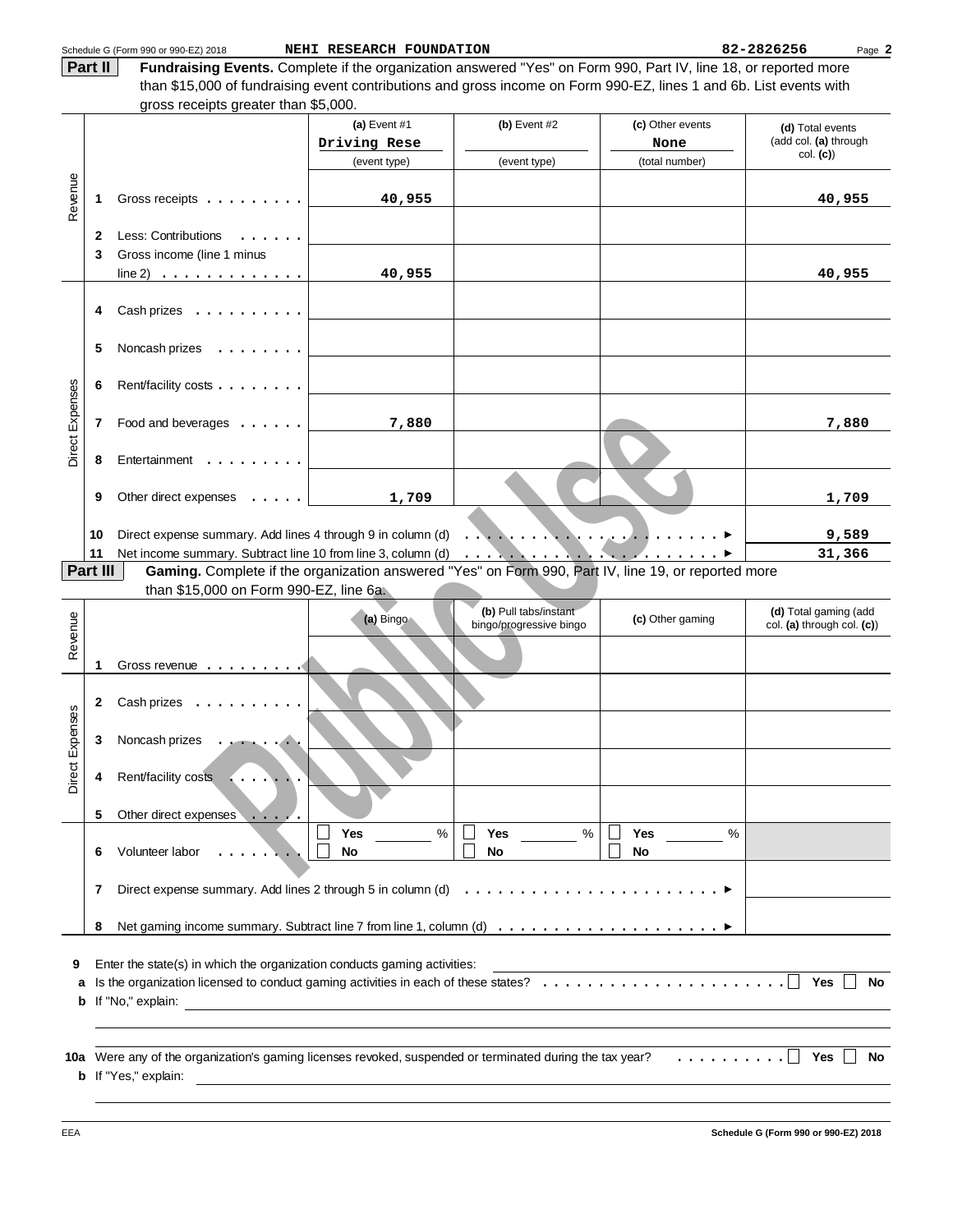## **SUPPLUATE OF A SUPPLEMENTAL INformation to Form 990 or 990-EZ**<br> **Supplemental Information to Form 990 or 990-EZ**

**(Form 990 or 990-EZ) Complete to provide information for responses to specific questions on Form 990 or 990-EZ or to provide any additional information.**

**Attach to Form 990 or 990-EZ. Go to www.irs.gov/Form990 for the latest information.**

**2018 Open to Public** OMB No. 1545-0047

**Inspection**

**Employer identification number**

Department of the Treasury Internal Revenue Service

#### Name of the organization

#### **NEHI RESEARCH FOUNDATION 82-2826256**

| 01. List of grants and similar amounts paid (Part I, line 10) |                                         |
|---------------------------------------------------------------|-----------------------------------------|
| Activity                                                      | Raising funds for NEHI medical research |
| Grantee                                                       | Vanderbilt University Medical Cente     |
| Street                                                        | 3322 West End Ave Suite 900             |
| City, State, Zip                                              | Nashville, TN 37203                     |
| Relationship                                                  | None                                    |
| Amount                                                        | 20,000                                  |
|                                                               |                                         |
| 02. Description of other expenses (Part I, line 16)           |                                         |
| Description                                                   | Amount                                  |
| Advertising and Marketing                                     | 955                                     |
| Credit Card Processing fees                                   | 1,263                                   |
| Information Technology                                        | 2,024                                   |
| Insurance                                                     | 1,285                                   |
| Office expense                                                | 218                                     |
| Depreciation                                                  | 693                                     |
|                                                               |                                         |
| 03. Description of other assets (Part II, line 24)            |                                         |
| Category                                                      | Beginning of Year<br>End of Year        |
| Computer equip net of deprec                                  | 3,924<br>$\mathsf{O}$                   |
|                                                               |                                         |
|                                                               |                                         |
|                                                               |                                         |
|                                                               |                                         |
|                                                               |                                         |